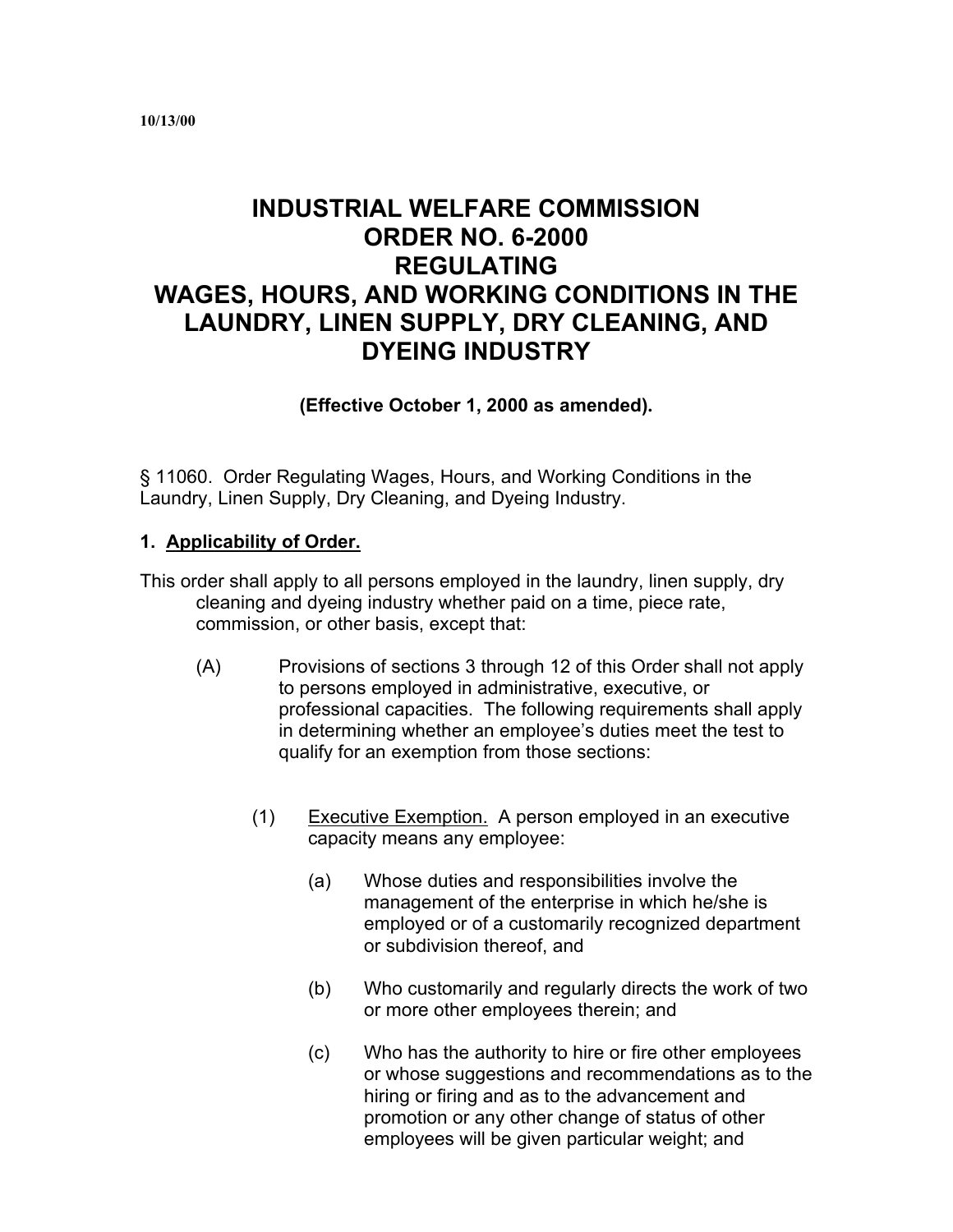- (d) Who customarily and regularly exercises discretion and independent judgment; and
- (e) Who is primarily engaged in duties which meet the test of the exemption. The activities constituting exempt work and non-exempt work shall be construed in the same manner as such items are construed in the following regulations under the Fair Labor Standards Act effective as of the date of this order: 29 C.F.R. §§ 541.102, 541.104-111, 541.115-116: Exempt work shall include, for example, all work that is directly and closely related to exempt work and work which is properly viewed as a means for carrying out exempt functions. The work actually performed by the employee during the course of the work week must, first and foremost, be examined and the amount of time the employee spends on such work, together with the employer's realistic expectations and the realistic requirements of the job, shall be considered in determining whether the employee satisfies this requirement.
- (f) Such an employee must also earn a monthly salary equivalent to no less than two times the state minimum wage for full-time employment. Full-time employment is defined in Labor Code § 515(c) as 40 hours per week.
- (2) Administrative Exemption. A person employed in an administrative capacity means any employee:
	- (a) Whose duties and responsibilities involve either:
		- (1) The performance of office or non-manual work directly related to management policies or general business operations of his employer or his employer's customers, or
		- (2) The performance of functions in the administration of a school system, or educational establishment or institution, or of a department of subdivision thereof; in work directly related to the academic instruction or training carried on therein; and
	- (b) Who customarily and regularly exercises discretion and independent judgment; and
	- (c) (1) Who regularly and directly assists a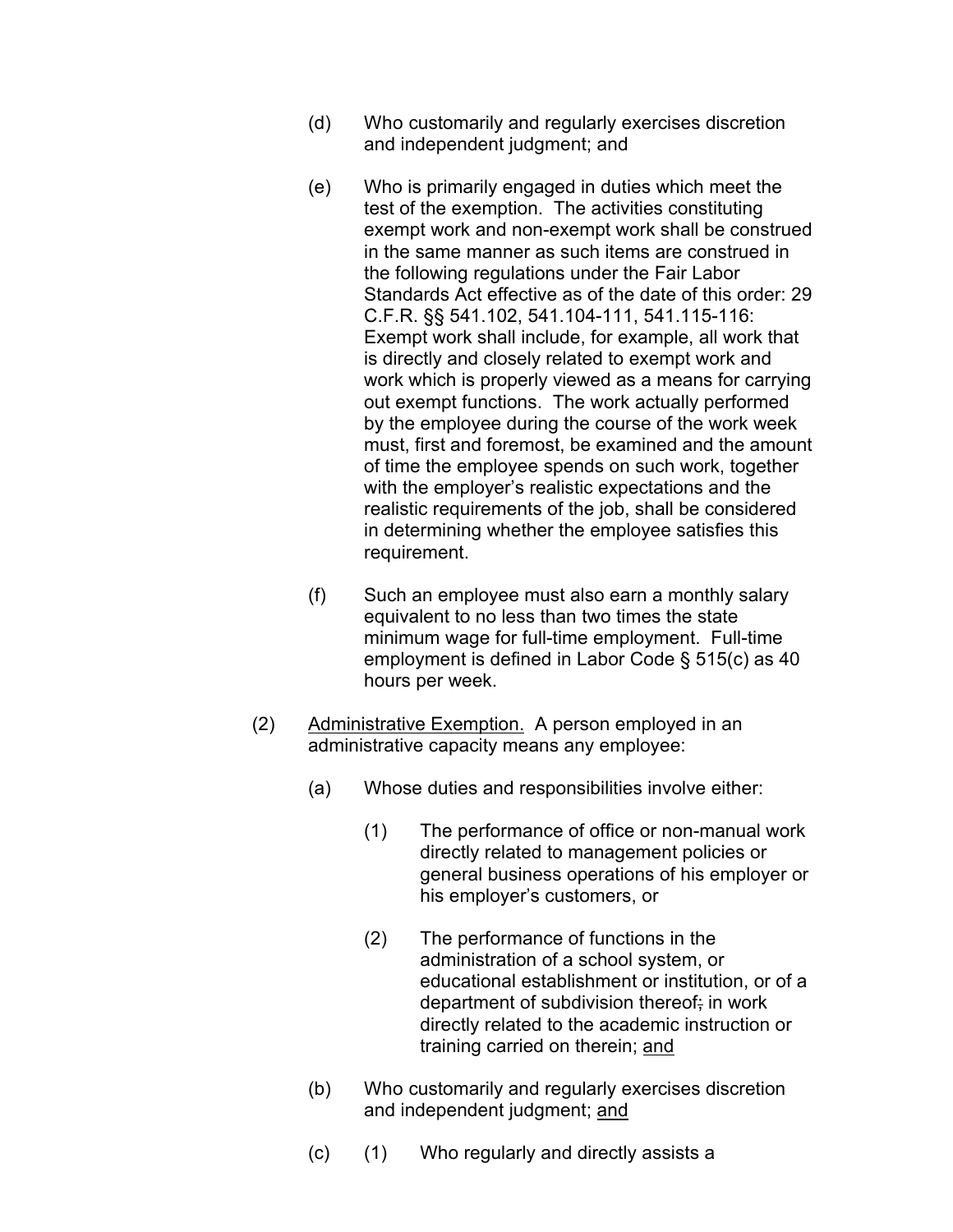proprietor, or an employee employed in a bona fide executive or administrative capacity (as such terms are defined for purposes of this section), or

- (2) who performs under only general supervision work along specialized or technical lines requiring special training, experience, or knowledge, or
- (3) who executes under only general supervision special assignments and tasks, and
- (d) Who is primarily engaged in duties which meet the test of the exemption. The activities constituting exempt work and non-exempt work shall be construed in the same manner as such terms are construed in the following regulations under the Fair Labor Standards Act effective as of the date of this order: 29 C.F.R. §§ 541.201-205, 541.207-208, 541.210, 541.215. Exempt work shall include, for example, all work that is directly and closely related to exempt work and work which is properly viewed as a means for carrying out exempt functions. The work actually performed by the employee during the course of the work week must, first and foremost, be examined and the amount of time the employee spends on such work, together with the employer's realistic expectations and the realistic requirements of the job, shall be considered in determining whether the employee satisfies this requirement.
- (e) Such employee must also earn a monthly salary equivalent to no less than two times the state minimum wage for full-time employment. Full –time employment is defined in Labor Code § 515(c) as 40 hours per week.
- (3) Professional Exemption. A person employed in a professional capacity means any employee who meets all of the following requirements:
- (a) (1) Who is licensed or certified by the State of California and is primarily engaged in the practice of one of the following recognized professions: law, medicine, dentistry, optometry, architecture, engineering, teaching, or accounting; or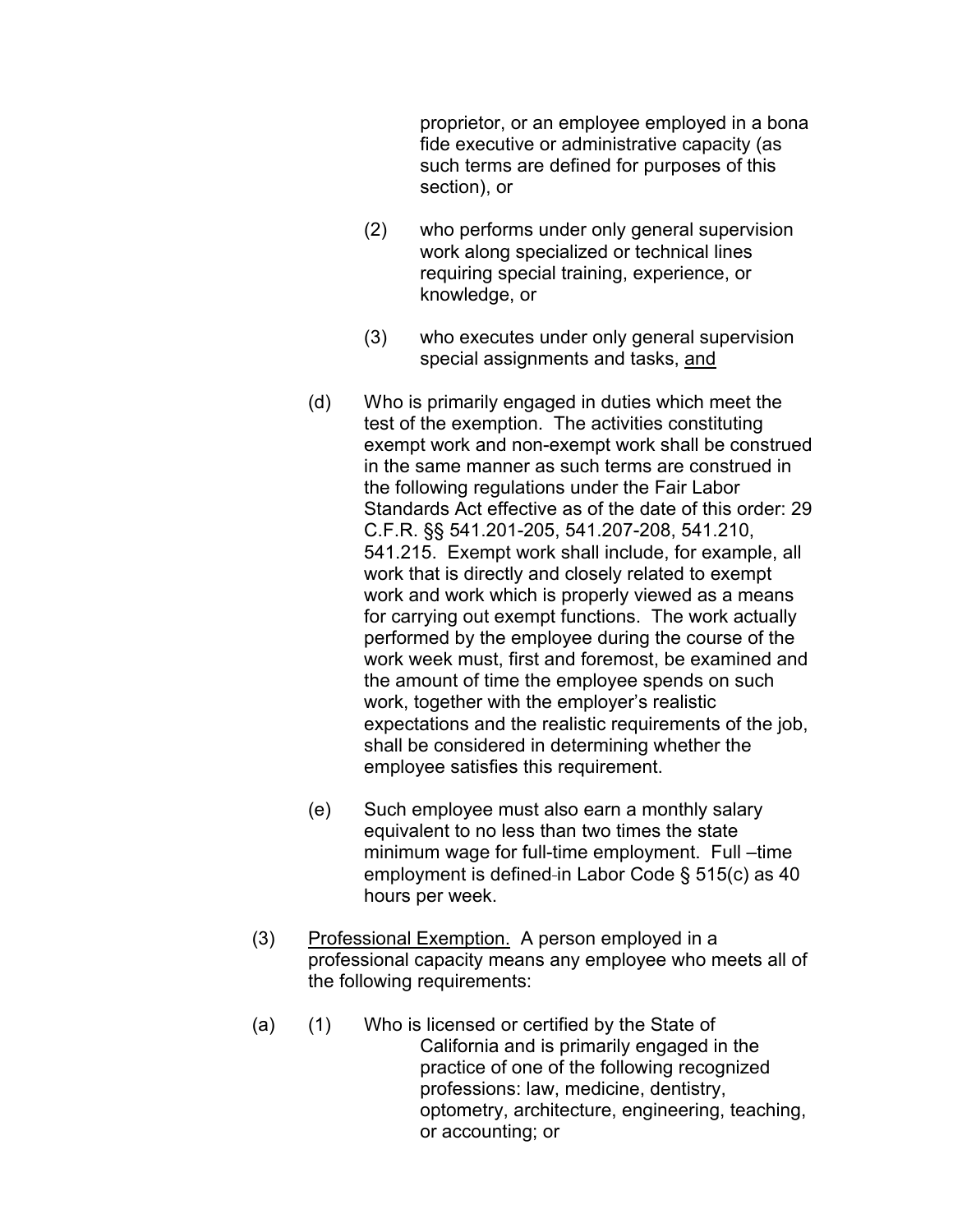- (2) Who is primarily engaged in an occupation commonly recognized as a learned or artistic profession. For the purposes of this subsection, "learned or artistic profession" means an employee who is primarily engaged in the performance of:
	- (i) Work requiring knowledge of an advanced type in a field or science or learning customarily acquired by a prolonged course of specialized intellectual instruction and study, as distinguished from a general academic education and from an apprenticeship, and from training in the performance of routine mental, manual, or physical processes, or work that is an essential part of or necessarily incident to any of the above work; or
	- (ii) Work that is original and creative in character in a recognized field of artistic endeavor (as opposed to work which can be produced by a person endowed with general manual or intellectual ability and training), and the result of which depends primarily on the invention, imagination, or talent of the employee or work that is an essential part of or necessarily incident to any of the above work; and
	- (iii) Whose work is predominantly intellectual and varied in character (as opposed to routine mental, manual, mechanical, or physical work) and is of such character that the output produced or the result accomplished cannot be standardized in relation to a given period of time.
- (b) Who customarily and regularly exercises discretion and independent judgment in the performance of duties set forth in paragraph (a).
- (c) Who earns a monthly salary equivalent to no less than two times the state minimum wage for full-time employment. Full-time employment is defined in Labor Code § 515 (c) as 40 hours per week.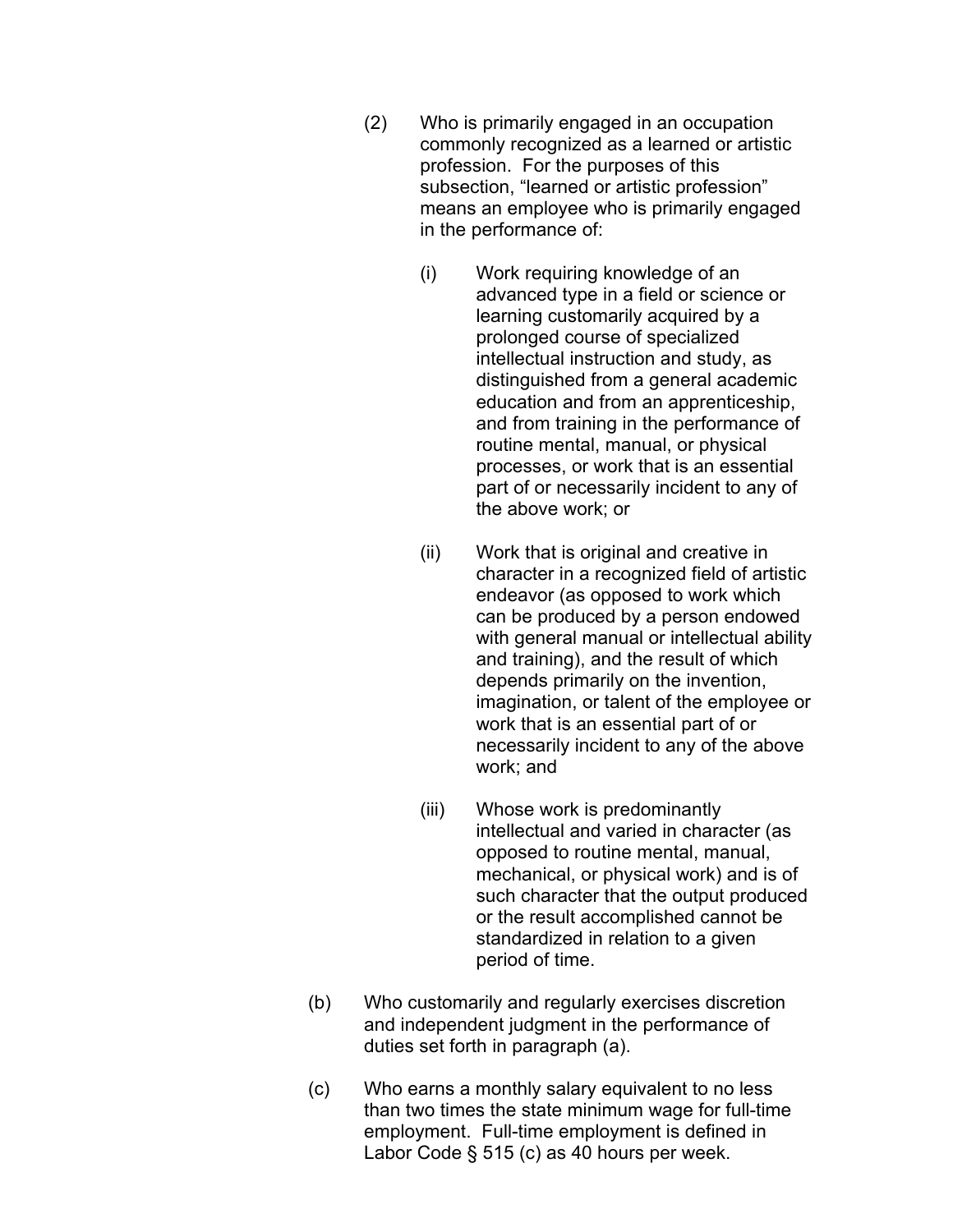- (d) Subsection  $(a)(2)$  above is intended to be construed in accordance with the following provisions of federal law as they existed as of the date of this Wage Order: 29 C.F.R. §§ 541.207, 541.301(a)-(d), 541.302, 541.306, 541.307, 541.308, and 541.310.
- (e) Notwithstanding the provisions of this subsection, pharmacists employed to engage in the practice of pharmacy, and registered nurses employed to engage in the practice of nursing, shall not be considered exempt professional employees, nor shall they be considered exempt from coverage for the purposes of this subsection unless they individually meet the criteria established for exemption as executive or administrative employees.
- (f) Subsection (e) above, shall not apply to the following advanced practice nurses:
	- (1) Certified nurse midwives who are primarily engaged in performing duties for which certification is required pursuant to Article 2.5 (commencing with Section 2746) of Chapter 6 of Division 2 of the Business and Professions Code.
	- (2) Certified nurse anesthetists who are primarily engaged in performing duties for which certification is required pursuant to Article 7 (commencing with Section 2825) of Chapter 6 of Division 2 of the Business and Professions Code.
	- (3) Certified nurse practitioners who are primarily engaged in performing duties for which certification is required pursuant to Article 8 (commencing with Section 2834) of Chapter 6 of Division 2 of the Business and Professions Code.
	- (4) Nothing in this paragraph shall exempt the occupations set forth in subparagraphs (1), (2), and (3) from meeting the requirements of subsection  $1(A)(3)(a) - (c)$ , above.
- (g) Except as provided in subsection (h), an employee in the computer software field shall be exempt, if all of the following apply: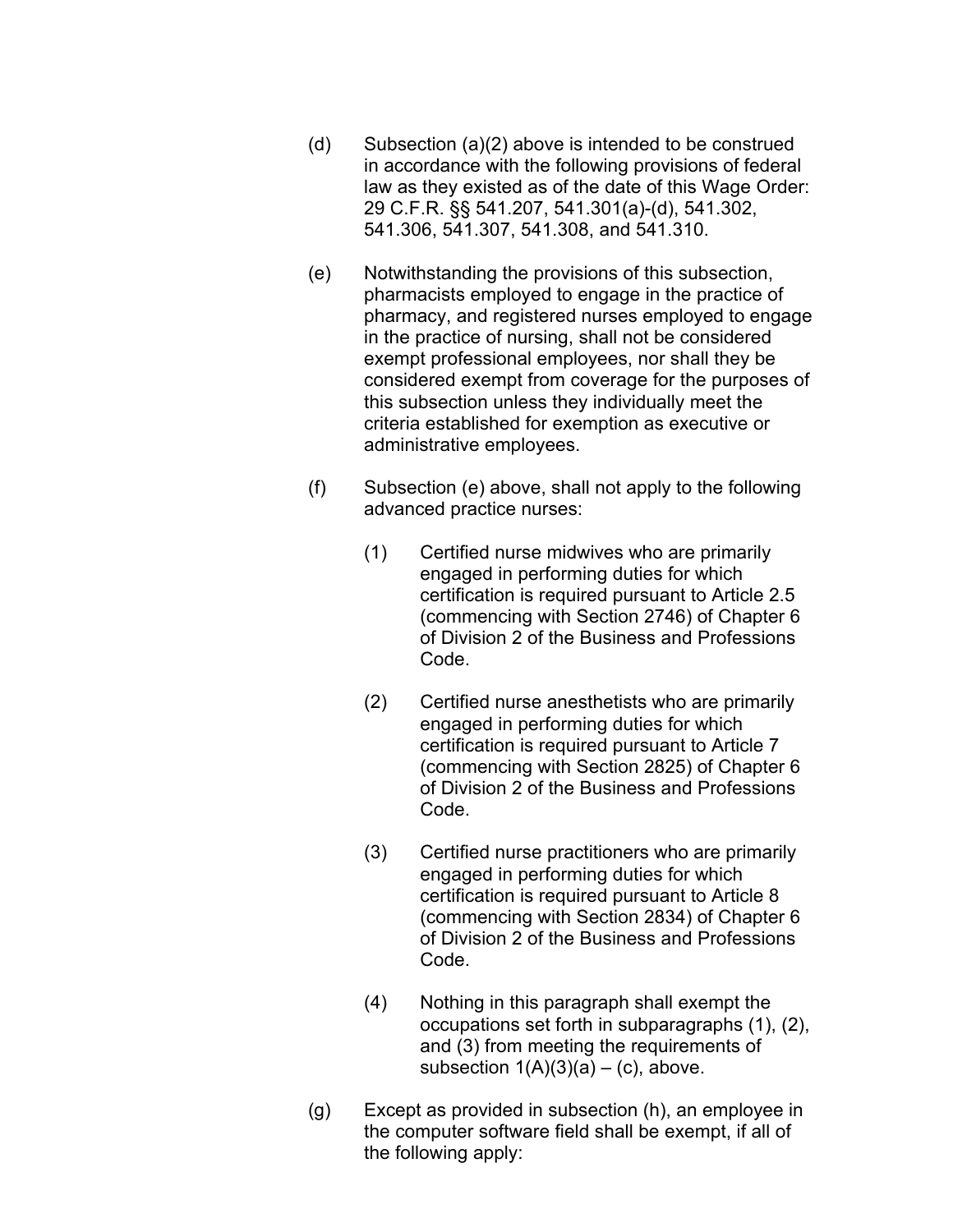- (1) The employee is primarily engaged in work that is intellectual or creative and that requires the exercise of discretion and independent judgment, and the employee is primarily engaged in duties that consist of one or more of the following:
	- (i) The application of systems analysis techniques and procedures, including consulting with users, to determine hardware, software, or system functional specifications.
	- (ii) The design, development, documentation, analysis, creation, testing, or modification of computer systems or programs, including prototypes, based on and related to, user or system design specifications.
	- (iii) The documentation, testing, creation, or modification of computer programs related to the design of software or hardware for computer operating systems.
- (2) The employee is highly skilled and is proficient in the theoretical and practical application of highly specialized information to computer systems analysis, programming, and software engineering. A job title shall not be determinative of the applicability of this exemption.
- (3) The employee's hourly rate of pay is not less than forty-one dollars (\$41.00). The Division of Labor Statistics and Research shall adjust this pay rate on October 1 of each year to be effective on January 1 of the following year by an amount equal to the percentage increase in the California Consumer Price Index for Urban Wage Earners and Clerical Workers.
- $(h)$  The exemption provided in subsection  $(g)$  does not apply to an employee if any of the following apply:
	- $(1)$  The employee is a trainee or employee in an entrylevel position who is learning to become proficient in the theoretical and practical application of highly specialized information to computer systems analysis, programming, and software engineering.
	- (2) The employee is in a computer-related occupation but has not attained the level of skill and expertise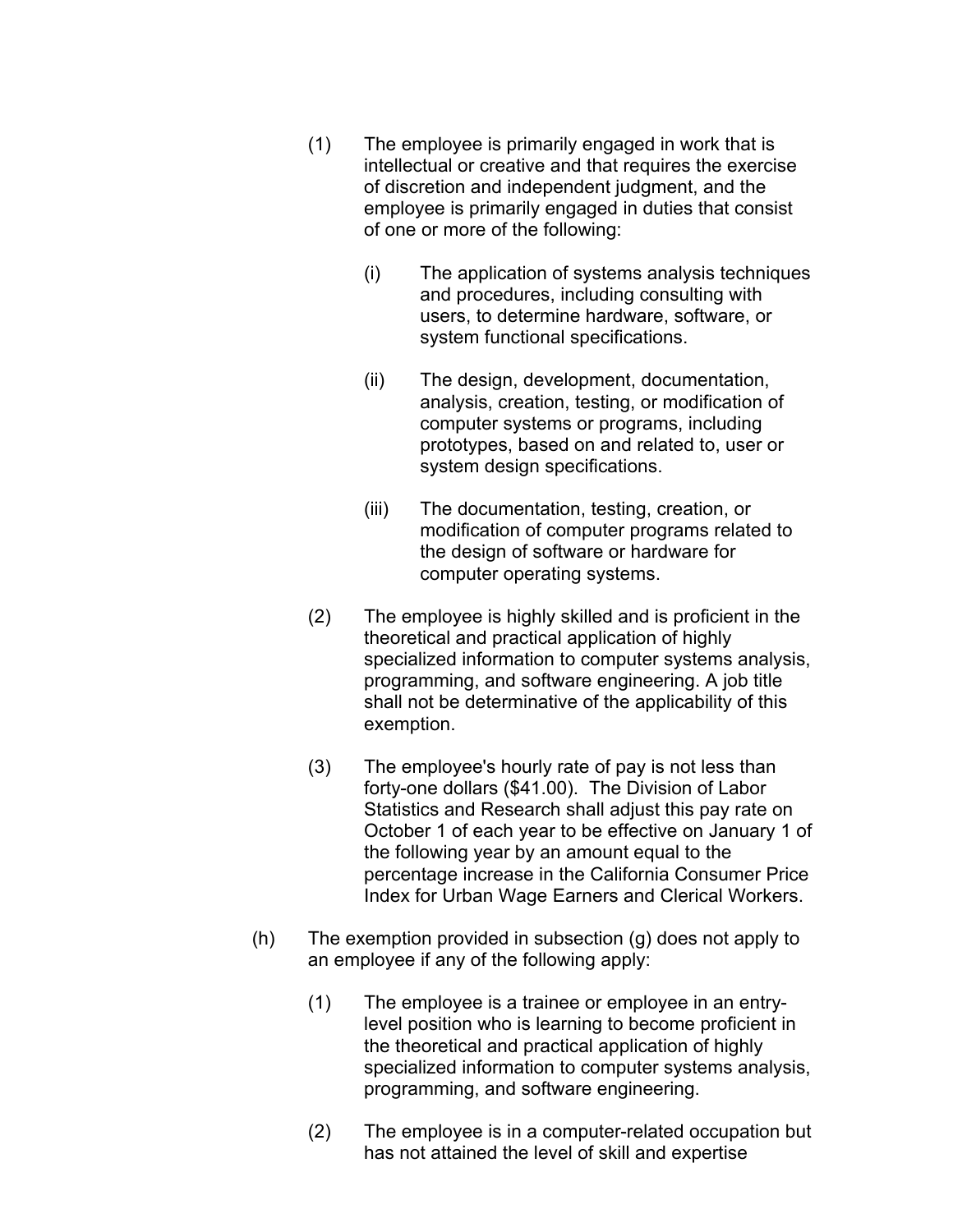necessary to work independently and without close supervision.

- (3) The employee is engaged in the operation of computers or in the manufacture, repair, or maintenance of computer hardware and related equipment.
- (4) The employee is an engineer, drafter, machinist, or other professional whose work is highly dependent upon or facilitated by the use of computers and computer software programs and who is skilled in computer-aided design software, including CAD/CAM, but who is not in a computer systems analysis or programming occupation.
- $(5)$ The employee is a writer engaged in writing material, including box labels, product descriptions, documentation, promotional material, setup and installation instructions, and other similar written information, either for print or for on screen media or who writes or provides content material intended to be read by customers, subscribers, or visitors to computer-related media such as the World Wide Web or CD-ROMs.
- $(6)$ The employee is engaged in any of the activities set forth in subsection (g) for the purpose of creating imagery for effects used in the motion picture, television, or theatrical industry.
- (B) The provisions of this Order shall not apply to employees directly employed by the State or any county, incorporated city or town or other municipal corporation, or to outside salespersons.
- (C) Provisions of this Order shall not apply to any individual who is the parent, spouse, child, or legally adopted child or the employer.
- (D) Effective January 1, 2001, the provisions of this Order shall not apply to any individual participating in a national service program, such as AmeriCorps, carried out using assistance provided under Section 12571 of Title 42 of the United States Code. (See Stats. 2000, ch. 365, amending Labor Code § 1171.)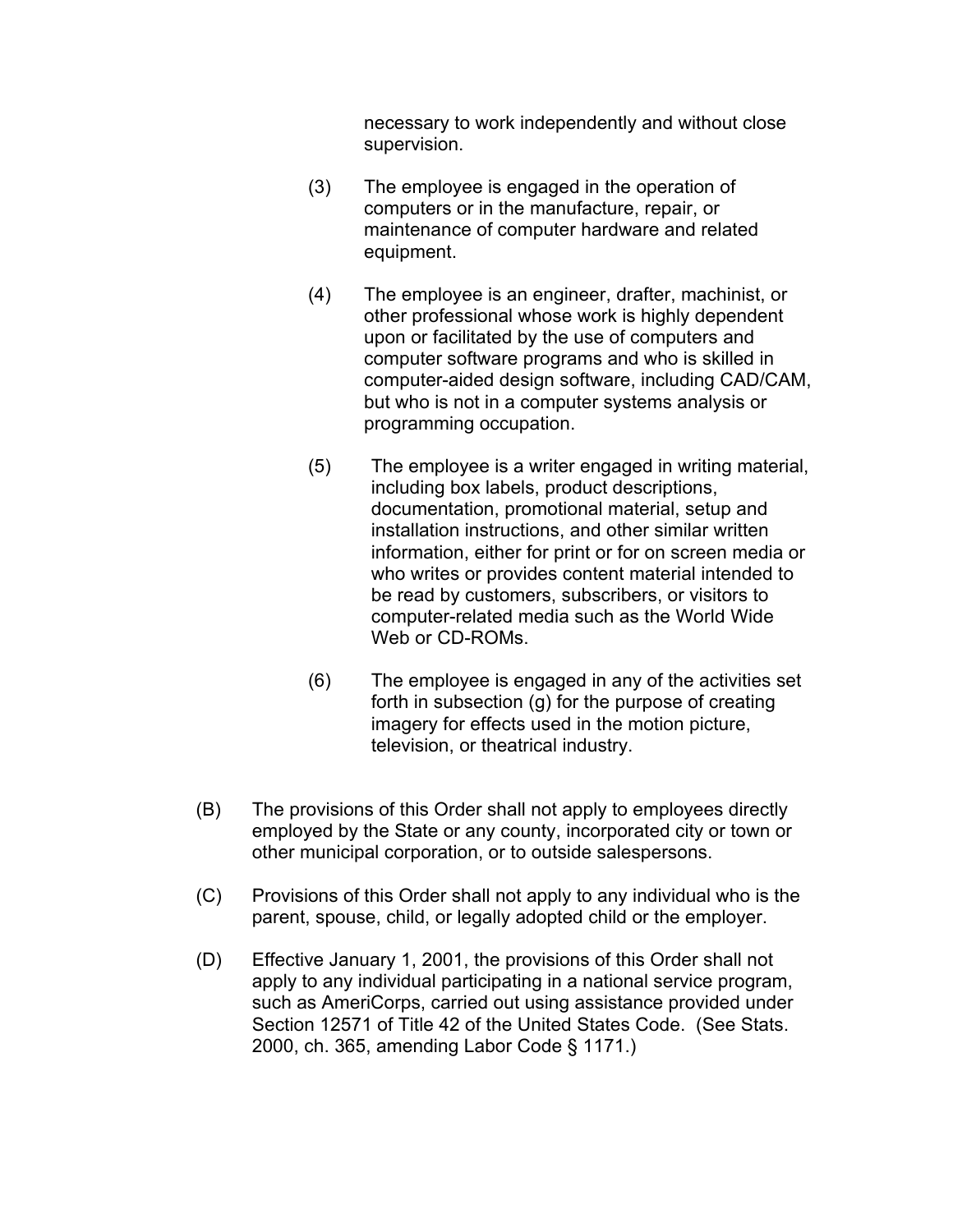## **2. Definitions.**

- (A) "Commission" means the Industrial Welfare Commission of the State of California.
- (B) "Division" means the Division of Labor Standards Enforcement of the State of California.
- (C) "Laundry, Linen Supply, Dry Cleaning, and Dyeing Industry" means any industry, business, or establishment operated for the purpose of washing, ironing, cleaning, refreshing, restoring, pressing, dyeing, storing, fumigating, mothproofing, waterproofing, or other processes incidental thereto, on articles or fabrics of any kind, including but not limited to clothing, hats, drapery, rugs, curtains, linens, household furnishings, textiles, furs, or leather goods; and includes self-service laundries, self-service dry cleaning establishments, and the collection, distribution, storage, sale, or resale at retail or wholesale of the foregoing services.
- (D) An "alternative workweek schedule" means any regularly scheduled workweek requiring an employee to work more than eight (8) hours in a 24-hour period.
- $(E)$ "Employ" means to engage, suffer, or permit to work.
- $(F)$ "Employee" means any person employed by an employer.
- (G) "Employer" means any person as defined in Section 18 of the Labor Code, who directly or indirectly, or through an agent or any other person, employs or exercises control over the wages, hours, or working conditions of any person.
- (H) "Hours worked" means the time during which an employee is subject to the control of an employer, and includes all the time the employee is suffered or permitted to work, whether or not required to do so.
- (I) "Minor" means, for the purpose of this Order, any person under the age of eighteen (18) years.
- (J) "Outside Salesperson" means any person, 18 years if age or over, who customarily and regularly works more than half the working time away from the employer's place of business selling tangible or intangible items or obtaining orders or contracts for products, services or use of facilities.
- $(K)$  "Primarily" as used in section 1, Applicability, means more than one-half the employee's work time.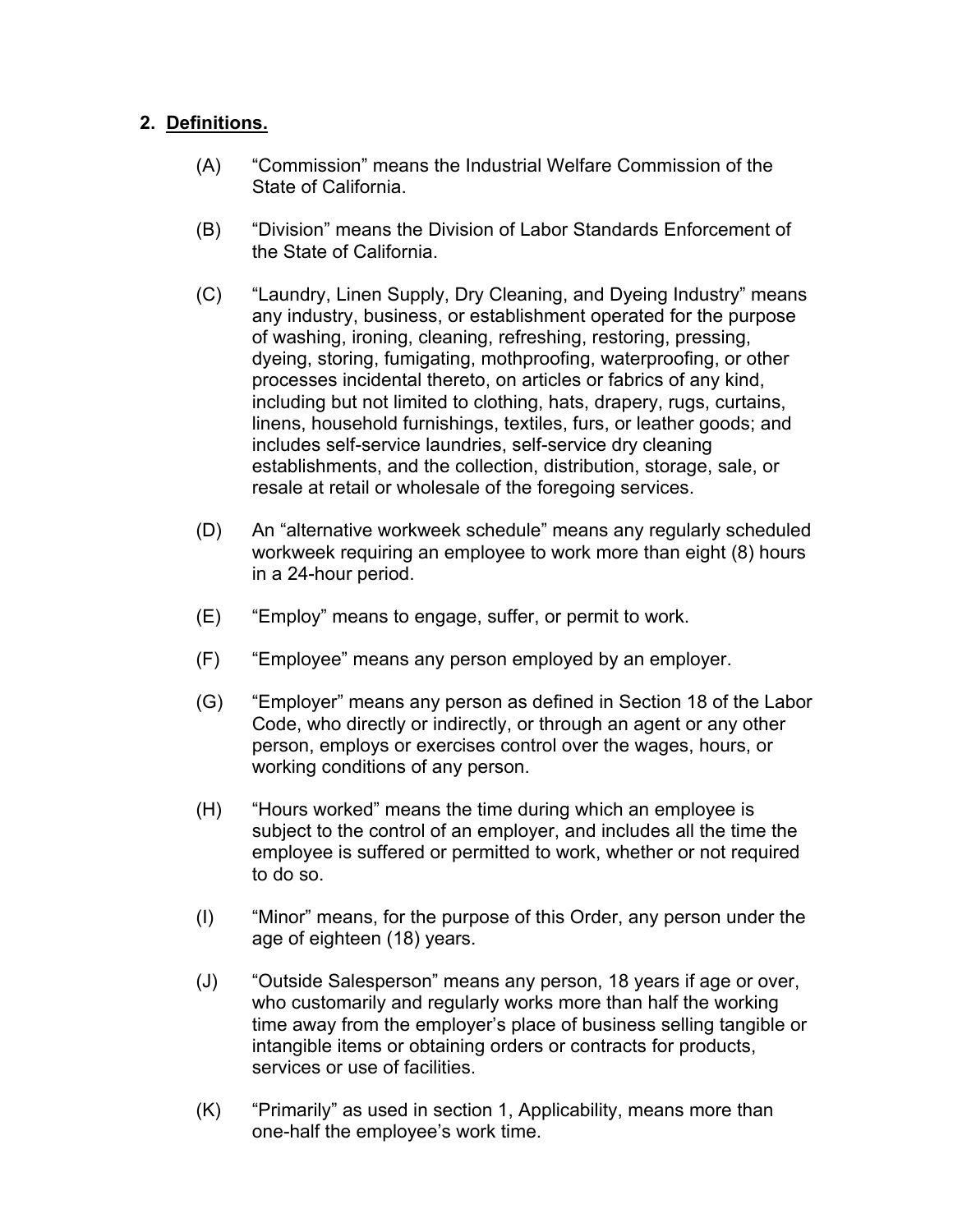- (L) "Shift" means designated hours of work by an employee, with a designated beginning time and quitting time.
- (M) "Split shift" means a work schedule, which is interrupted by nonpaid non-working periods established by the employer, other than bona fide rest or meal periods.
- (N) "Teaching" means, for the purpose of section 1 of this Order, the profession of teaching under a certificate from the Commission for Teacher Preparation and Licensing.
- $(O)$ "Wages" (See California Labor Code, section 200)
- (P) "Workday" and "day" means any consecutive 24-hour period beginning at the same time each calendar day.
- (Q) "Workweek" and "week" means any seven (7) consecutive days, starting with the same calendar day each week. "Workweek" is a fixed and regularly recurring period of 168 hours, seven (7) consecutive 24-hour periods.

## **3. Hours and Days of Work.**

Daily Overtime- General Provisions

- constitutes a day's work. Employment beyond eight (8) hours in (A) The following overtime provisions are applicable to employees eighteen (18) years of age or over and to employees sixteen (16) or seventeen (17) years of age who are not required by law to attend school and are not otherwise prohibited by law from engaging in the subject work*.* Such employees shall not be employed more than eight (8) hours in any workday or more than forty (40) hours in any workweek unless the employee receives one and one-half  $(1 \frac{1}{2})$ times such employee's regular rate of pay for all hours worked over forty (40) hours in the workweek. Eight (8) hours of labor any workday or more than six (6) days in any workweek is permissible provided the employee is compensated for such overtime at not less than:
	- (1) One and one-half (1  $\frac{1}{2}$ ) times the employee's regular rate of pay for all hours worked in excess of eight (8) hours up to and including twelve (12) hours in any workday, and for the first eight (8) hours worked on the seventh  $(7<sup>th</sup>)$  consecutive day of work in a workweek; and
	- (2) Double the employee's regular rate of pay for all hours worked in excess of twelve (12) hours in any workday and for all hours worked in excess of eight (8) hours on the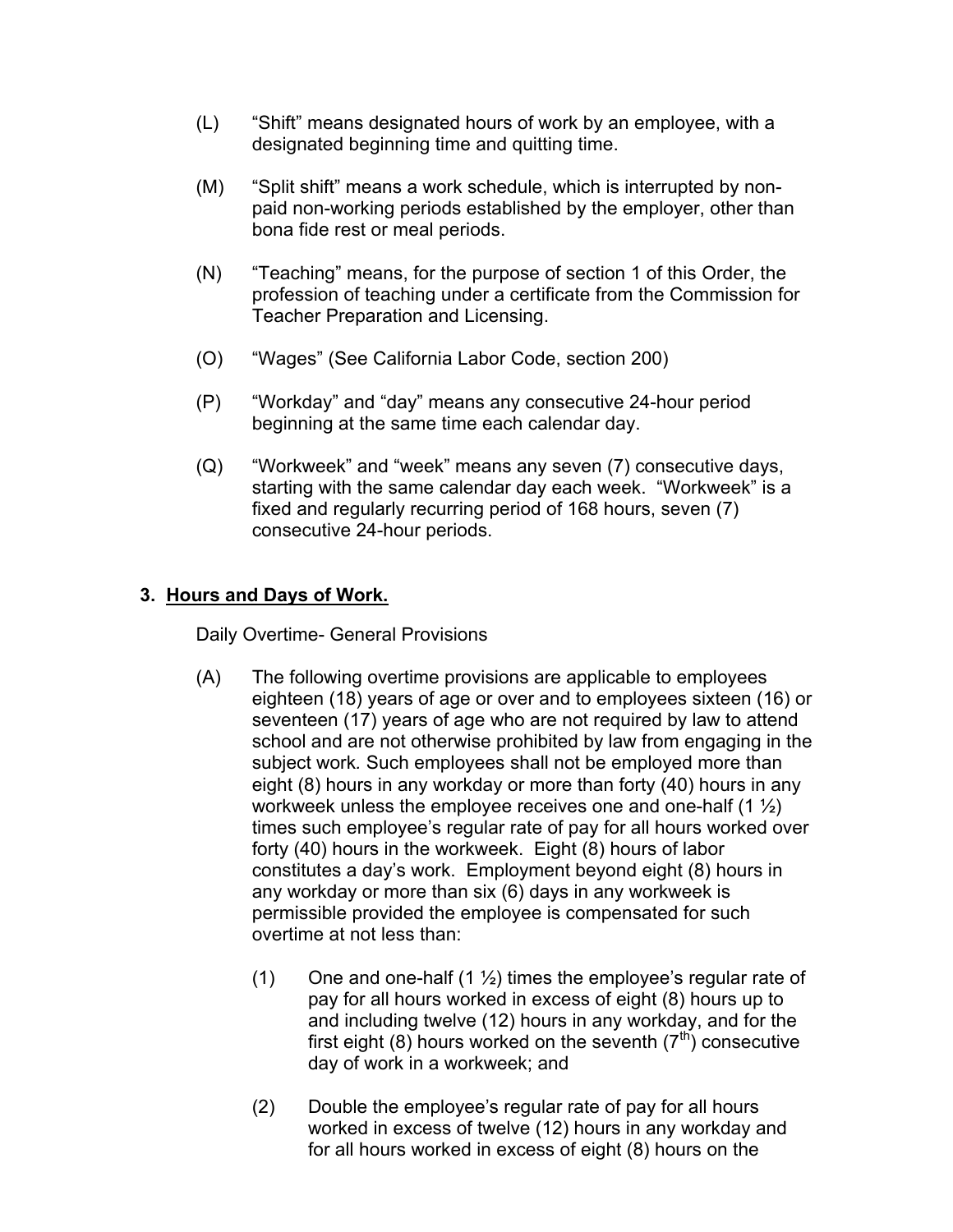seventh  $(7<sup>th</sup>)$  consecutive day of work in a workweek.

(3) The overtime rate of compensation required to be paid to a nonexempt full-time salaried employee shall be computed by using the employee's regular hourly salary as one fortieth (1/40) of the employee's weekly salary.

#### Alternative Workweeks

- (B1) No employer shall be deemed to have violated the daily overtime provisions by instituting, pursuant to the election procedures set forth in this wage order, a regularly scheduled alternative workweek schedule of not more than ten (10) hours per day within a forty (40) hour workweek without the payment of an overtime rate of compensation. All work performed in any workday beyond the schedule established by the agreement up to twelve (12) hours a day or beyond forty (40) hours per week shall be paid at one and one-half  $(1 \frac{1}{2})$  times the employee's regular rate of pay. All work performed in excess of twelve (12) hours per day and any work in excess of eight (8) hours on those days worked beyond the regularly scheduled number of workdays established by the alternative workweek agreement shall be paid at double the employee's regular rate of pay. Any alternative workweek agreement adopted pursuant to this section shall provide for not less than four (4) hours of work in any shift. Nothing in this section shall prohibit an employer, at the request of the employee, to substitute one day of work for another day of the same length in the shift provided by the alternative workweek agreement on an occasional basis to meet the personal needs of the employee without the payment of overtime. No hours paid at either one and one-half  $(1 \frac{1}{2})$  or double the regular rate of pay shall be included in determining when forty (40) hours have been worked for the purpose of computing overtime compensation.
	- (1) Any agreement adopted pursuant to this section shall provide not less than two consecutive days off within a workweek.
	- (2) If an employer, whose employees have adopted an alternative workweek agreement permitted by this order requires an employee to work fewer hours than those that are regularly scheduled by the agreement, the employer shall pay the employee overtime compensation at a rate of one and one-half (1  $\frac{1}{2}$ ) times the employee's regular rate of pay for all hours worked in excess of eight (8) hours, and double the employee's regular rate of pay for all hours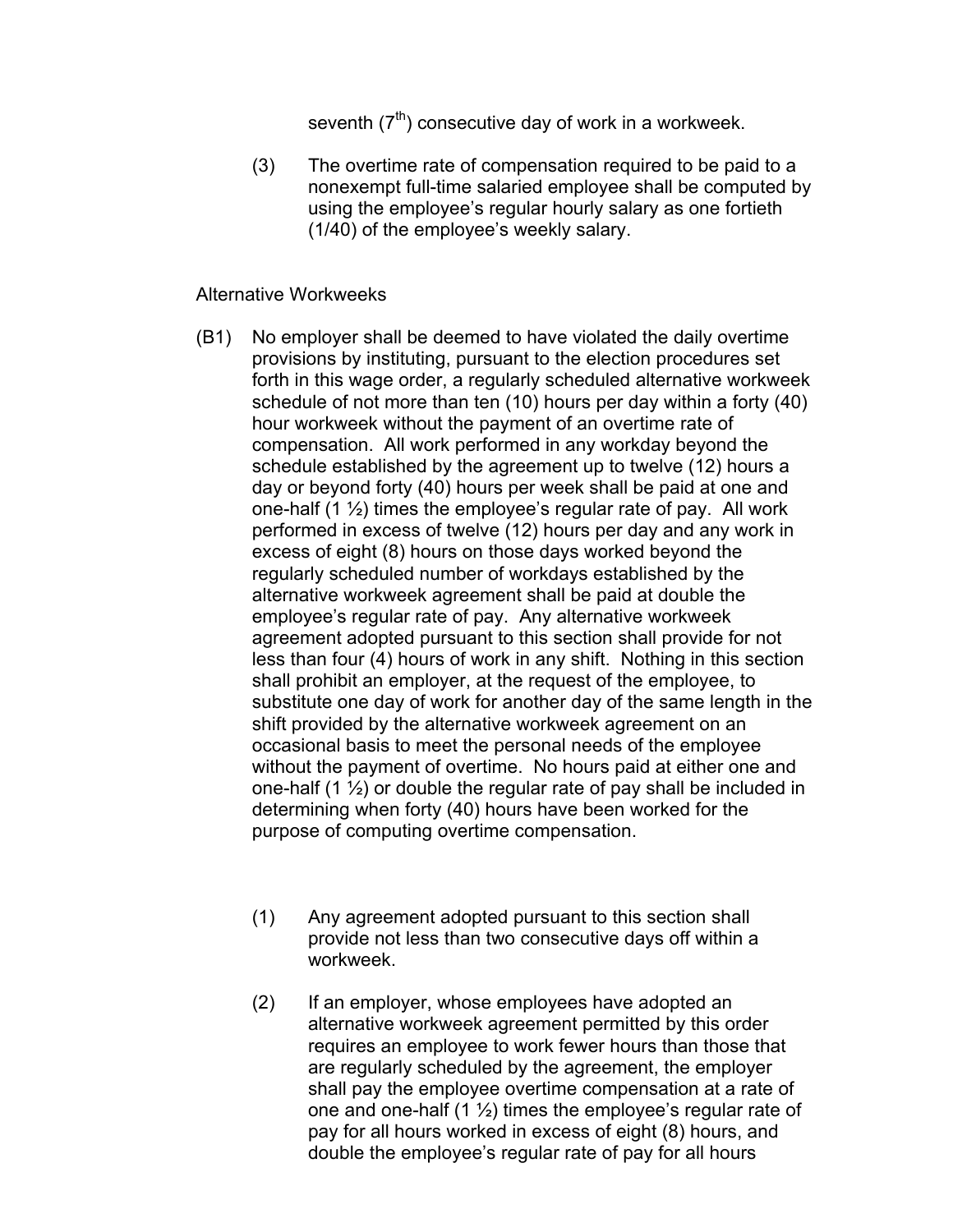worked in excess of twelve (12) hours for the day the employee is required to work the reduced hours.

- (3) An employer shall not reduce an employee's regular rate of hourly pay as a result of the adoption, repeal or nullification of an alternative workweek schedule.
- (4) An employer shall explore any available reasonable alternative means of accommodating the religious belief or observance of an affected employee that conflicts with an adopted alternative workweek schedule, in the manner provided by subdivision (j) of Section 12940 of the Government Code.
- $(5)$  An employer shall make a reasonable effort to find a work schedule not to exceed eight (8) hours in a workday, in order to accommodate any affected employee who was eligible to vote in an election authorized by this Section and who is unable to work the alternative workweek schedule established as the result of that election.
- (6) An employer shall be permitted, but not required, to provide a work schedule not to exceed eight (8) hours in a workday to accommodate any employee who is hired after the date of the election and who is unable to work the alternative workweek schedule established by the election.
- (7) Arrangements adopted in a secret ballot election held pursuant to this order prior to 1998, or under the rules in effect prior to 1998, and before the performance of the work, shall remain valid after July 1, 2000 provided that the results of the election are reported by the employer to the Division of Labor Statistics and Research by January 1, 2001, in accordance with the requirements of Section B2 below (Election Procedures). New arrangements can be entered into pursuant to the provisions of this section.

#### Election Procedures

- (B2) Election procedures for the adoption and repeal of alternative workweek schedules require the following:
	- (1) Each proposal for an alternative workweek schedule shall be in the form of a written agreement proposed by the employer. The proposed agreement must designate a regularly scheduled alternative workweek in which the specified number of work days and work hours are regularly recurring. The actual days worked within that alternative workweek schedule need not be specified. The employer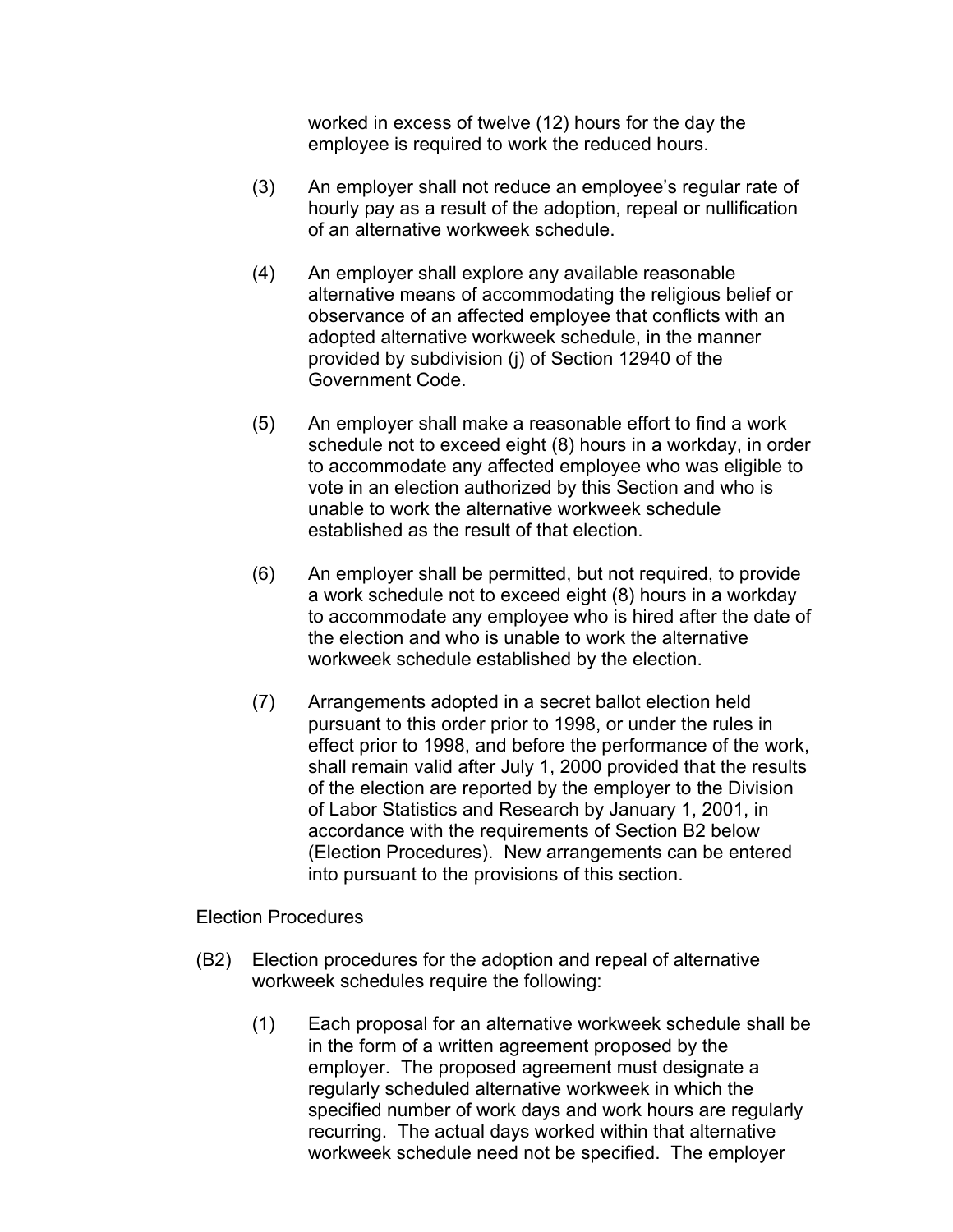may propose a single work schedule that would become the standard schedule for workers in the work unit, or a menu of work schedule options, from which each employee in the unit would be entitled to choose. If the employer proposes a menu of work schedule options, the employee may, with the approval of the employer, move from one menu option to another.

- (2) In order to be valid, the proposed alternative workweek schedule must be adopted in a secret ballot election, before the performance of work, by at least a two-thirds (2/3) vote of the affected employees in the work unit. The election shall be held during regular working hours at the employees' work site. For purposes of this subsection, "affected employees in the work unit" may include all employees in a readily identifiable work unit, such as a division, a department, a job classification, a shift, a separate physical location, or a recognized subdivision of any such work unit. A work unit may consist of an individual employee as long as the criteria for an identifiable work unit in this subsection is met.
- (3) Prior to the secret ballot vote, any employer who proposed to institute an alternative workweek schedule shall have made a disclosure in writing to the affected employees, including the effects of the proposed arrangement on the employees' wages, hours, and benefits. Such a disclosure shall include meeting(s), duly noticed, held at least fourteen (14) days prior to voting, for the specific purpose of discussing the effects of the alternative workweek schedule. An employer shall provide that disclosure in a non-English language, as well as in English, if at least five (5) percent of the affected employees primarily speak that non-English language. The employer shall mail the written disclosure to employees who do not attend the meeting. Failure to comply with this Section shall make the election null and void.
- (4) Any election to establish or repeal an alternative workweek schedule shall be held at the worksite of the affected employees. The employer shall bear the costs of conducting any election held pursuant to this section. Upon a complaint by an affected employee, and after an investigation by the Labor Commissioner, the Labor Commissioner may require the employer to select a neutral third party to conduct the election.
- (5) Any type of alternative workweek schedule that is authorized by the Labor Code may be repealed by the affected employees. Upon a petition of one-third (1/3) of the affected employees, a new secret ballot election shall be held and a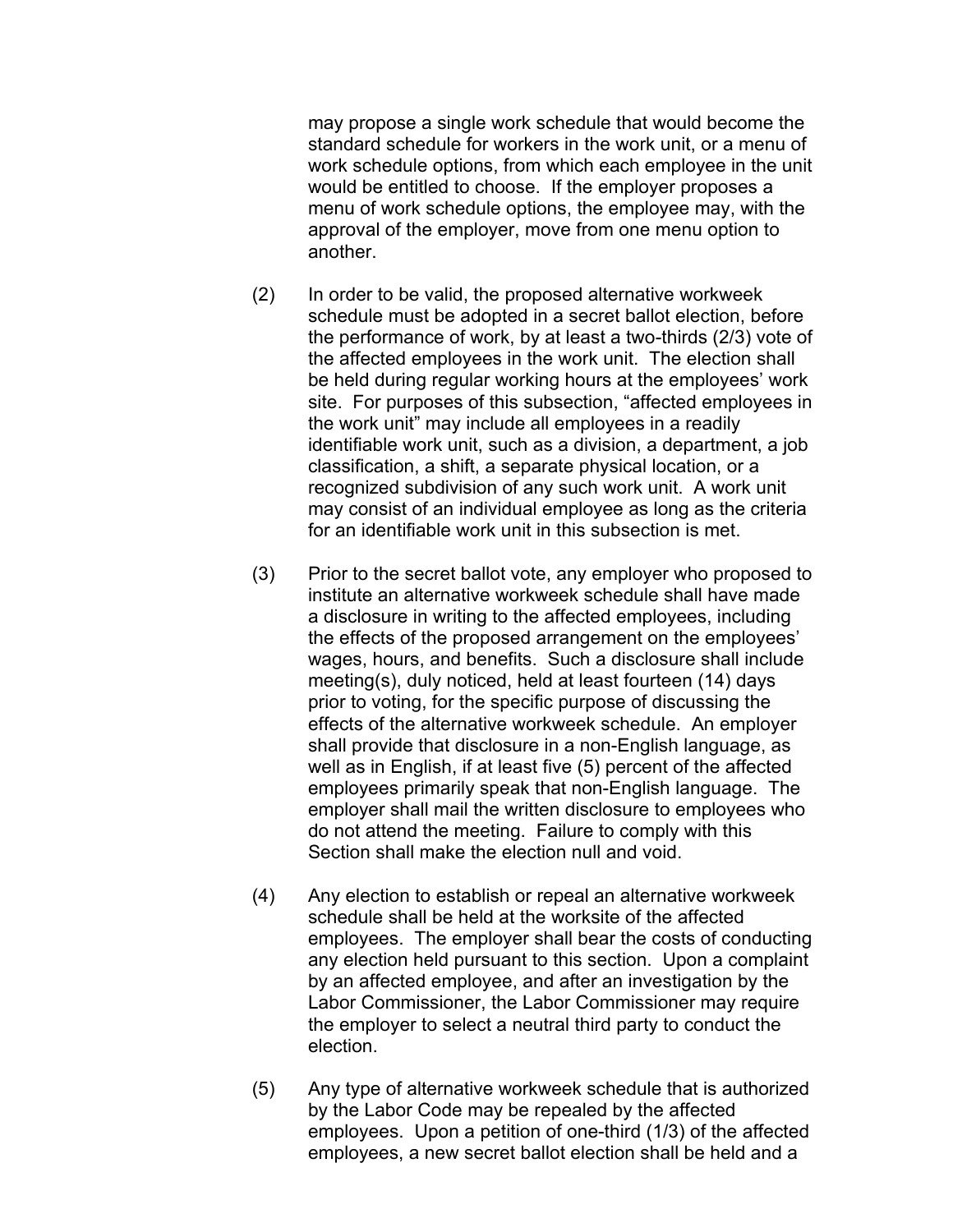two-thirds (2/3) vote of the affected employees shall be required to reverse the alternative workweek schedule. The election to repeal the alternative workweek schedule shall be held not more than 30 days after the petition is submitted to the employer, except that the election shall be held not less than twelve (12) months after the date that the same group of employees voted in an election held to adopt or repeal an alternative workweek schedule. The election shall take place during regular working hours at the employees' work site. If the alternative workweek schedule is revoked, the employer shall comply within sixty (60) days. Upon proper showing of undue hardship, the Division of Labor Standards Enforcement may grant an extension of time for compliance.

- (6) Only secret ballots may be cast by affected employees in the work unit at any election held pursuant to this Section. The results of any election conducted pursuant to this Section shall be reported by the employer to the Division of Labor Statistics and Research within thirty (30) days after the results are final, and the report of election results shall be a public document. The report shall include the final tally of the vote, the size of the unit, and the nature of the business of the employer.
- (7) Employees affected by a change in the work hours resulting from the adoption of an alternative workweek schedule may not be required to work those new work hours for at least thirty (30) days after the announcement of the final results of the election.
- (8) Employers shall not intimidate or coerce employees to vote either in support of or in opposition to a proposed alternative workweek. No employees shall be discharged or discriminated against for expressing opinions concerning the alternative workweek election or for opposing or supporting its adoption or repeal. However, nothing in this section shall prohibit an employer from expressing his/her position concerning that alternative workweek to the affected employees. A violation of this subsection shall be subject to Labor Code section 98 *et seq*.
- (C) One and one-half (1  $\frac{1}{2}$ ) times a minor's regular rate of pay shall be paid for all work over forty (40) hours in any workweek except that minors sixteen (16) and seventeen (17) years old who are not required by law to attend school and may therefore be employed for the same hours as an adult are subject to subsection (A) or (B1), and (B2) above.

(VIOLATIONS OF CHILD LABOR LAWS are subject to civil penalties of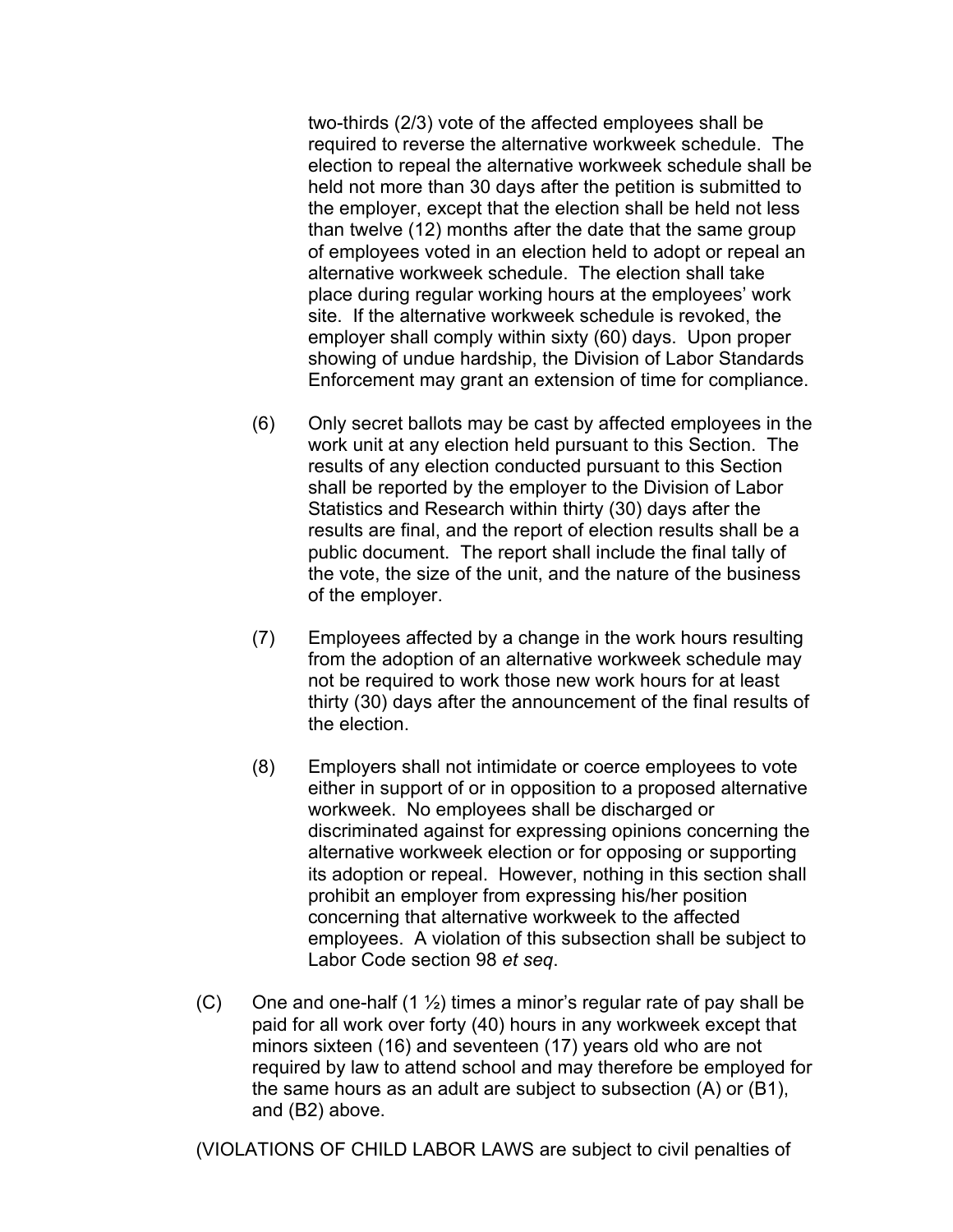from \$500 to \$10,000 as well as to criminal penalties. Refer to California Labor Code sections 1285 to 1312 and 1390 to 1399 for additional restrictions on the employment of minors and for descriptions of criminal and civil penalties for violation of the child labor laws. Employers should ask school districts about any required work permits.)

- (D) An employee may be employed on seven (7) workdays in one workweek when the total hours of employment during such workweek do not exceed thirty (30) and the total hours of employment in any one workday thereof do not exceed six (6).
- $(E)$  The provisions of Labor Code §§ 551 and 552 regarding one (1) day's rest in seven (7) shall not be construed to prevent an accumulation of days of rest when the nature of the employment reasonably requires the employee to work seven (7) or more consecutive days; provided, however, that in each calendar month, the employee shall receive the equivalent of one (1) day's rest in seven (7).
- (F) If a meal period occurs on a shift beginning or ending at or between the hours of 10 p.m. and 6 a.m., facilities shall be available for securing hot food and drink or for heating food or drink, and a suitable sheltered place shall be provided in which to consume such food or drink.
- $(G)$  (1) Except as provided in subsections  $(C)$  and  $(E)$ , this section shall not apply to any employee covered by a valid collective bargaining agreement if the agreement expressly provides for the wages, hours of work, and working conditions of the employees, and if the agreement provides premium wage rates for all overtime hours worked and a regular hourly rate of pay for those employees of not less than thirty (30) percent more than the state minimum wage.
	- $(2)$  Notwithstanding Section  $(G)(1)$  above, where the employer and a labor organization representing employees of the employer have entered into a valid collective bargaining agreement pertaining to the hours of work of the employees, the requirement regarding the equivalent of one (1) day's rest in seven (7) (see Section (E) above) shall apply, unless the agreement expressly provides otherwise.
- (H) The provisions of this section are not applicable to employees whose hours of service are regulated by
	- (1) The United States Department of Transportation Code of Federal Regulations, title 49, sections 395.1 to 395.13, Hours of Service of Drivers, or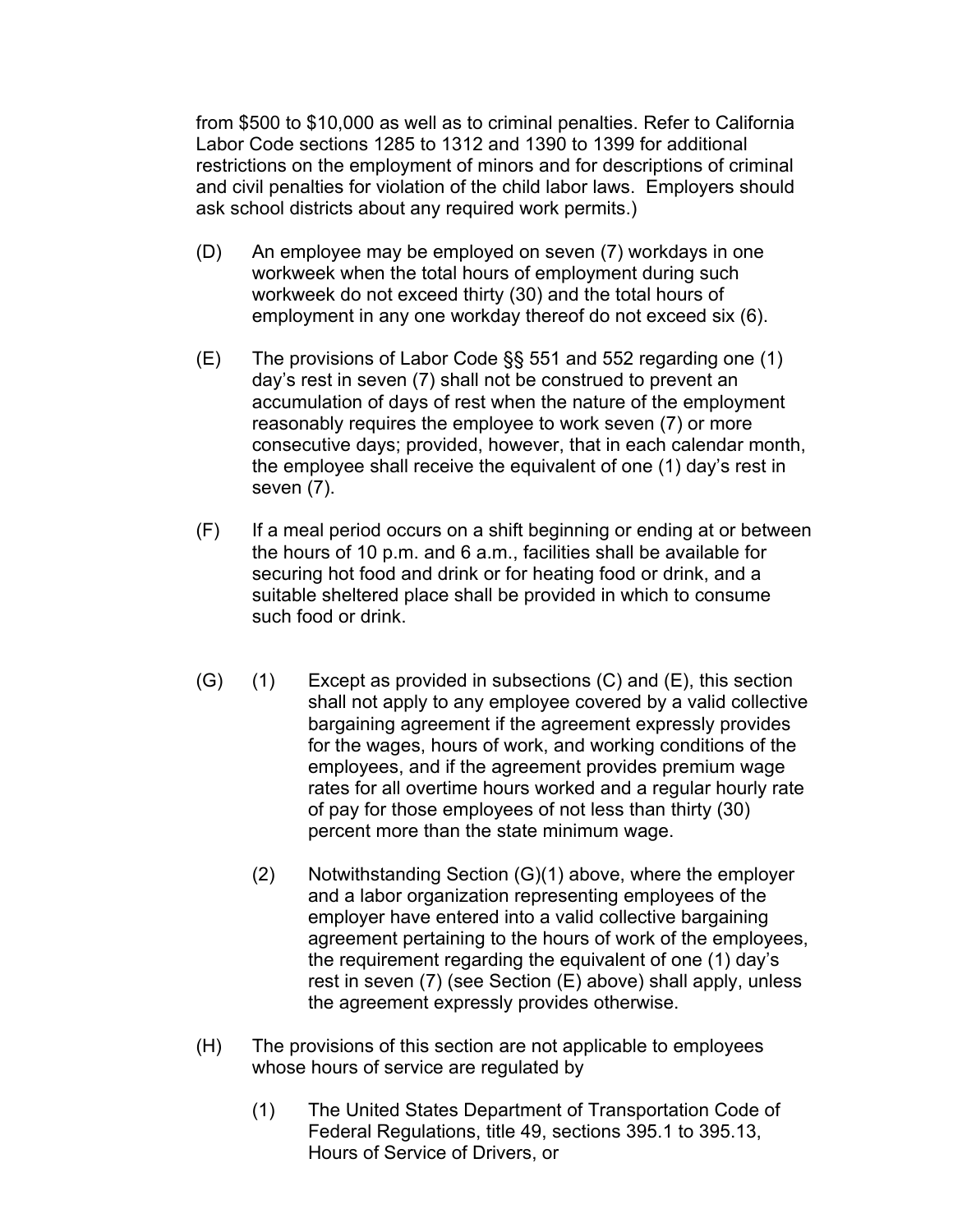- (2) Title 13 of the California Code of Regulations, subchapter 6.5, section 1200 and the following sections, regulating hours of drivers.
- (I) If an employer approves a written request of an employee to makeup work time that is or would be lost as a result of a personal obligation of the employee, the hours of that make-up work time, if performed in the same workweek in which the work time was lost, may not be counted toward computing the total number of hours worked in a day for purposes of the overtime requirements, except for hours in excess of eleven (11) hours of work in one (1) day or forty (40) hours of work in one (1) workweek. If an employee knows in advance that he or she will be requesting make-up time for a personal obligation that will recur at a fixed time over a succession of weeks, the employee may request to make-up work time for up to four (4) weeks in advance; provided, however, that the make-up work must be performed in the same week that the work time was lost. An employee shall provide a signed written request for each occasion that the employee makes a request to make-up work time pursuant to this Section. While an employer may inform an employee of this make-up time option, the employer is prohibited from encouraging or otherwise soliciting an employee to request the employer's approval to take personal time off and make-up the work hours within the same workweek pursuant to this Section.

#### **4. Minimum Wages.**

- (A) Every employer shall pay to each employee wages not less than four dollars and seventy-five cents (\$4.75) per hour for all hours worked, effective October 1, 1996; not less than five dollars (\$5.00) per hour for all hours worked, effective March 1, 1997; not less than five dollars and fifteen cents (\$5.15) per hour for all hours worked, effective September 1, 1997; and not less than five dollars and seventy-five cents (\$5.75) per hour for all hours worked, effective March 1, 1998, except:
	- $(1)$ LEARNERS. Employees 18 years of age or over, during their first one hundred and sixty (160) hours of employment in occupations in which they have no previous similar or related experience, may be paid not less than eighty-five percent (85%) of the minimum wage rounded to the nearest nickel.
	- (2) MINORS may be paid not less than eighty-five percent (85%) of the minimum wage rounded to the nearest nickel provided that the number of minors employed at said lesser rate shall not exceed twenty-five percent (25%) of the persons regularly employed in the establishment. An employer of less than ten (10) persons may employ three (3) minors at said lesser rate. The twenty-five percent (25%) limitation on the employment of minors shall not apply during school vacations.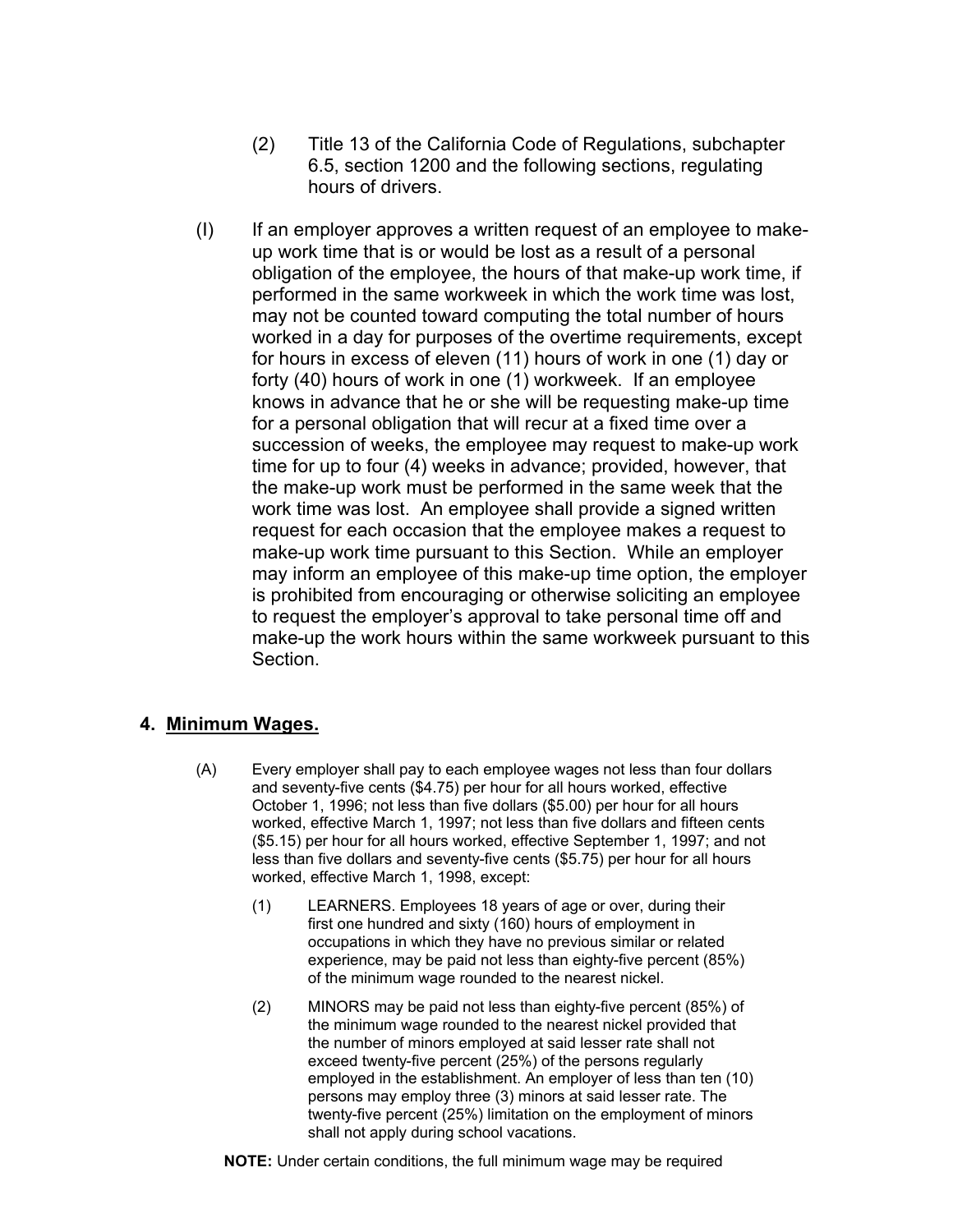for minors. See Labor Code Section 1391.2 (b).

- (B) Every employer shall pay to each employee, on the established payday for the period involved, not less than the applicable minimum wage for all hours worked in the payroll period, whether the remuneration is measured by time, piece, commission, or otherwise.
- (C) When an employee works a split shift, one hour's pay at the minimum wage shall be paid in addition to the minimum wage for that workday, except when the employee resides at the place of employment.
- (D) The provisions of this section shall not apply to apprentices regularly indentured under the State Division of Apprenticeship Standards.

## **5. Reporting Time Pay.**

- (A) Each workday an employee is required to report for work and does report, but is not put to work or is furnished less than half said employee's usual or scheduled day's work, the employee shall be paid for half the usual or scheduled day's work, but in no event for less than two (2) hours nor more than four (4) hours, at the employee's regular rate of pay, which shall not be less than the minimum wage.
- (B) If an employee is required to report for work a second time in any one workday and is furnished less than two hours of work on the second reporting, said employee shall be paid for two hours at the employee's regular rate of pay, which shall not be less than the minimum wage.
- $(C)$ The foregoing reporting time pay provisions are not applicable when:
	- (1) Operations cannot commence or continue due to threats to employees or property; or when recommended by civil authorities; or
	- (2) Public utilities fail to supply electricity, water, or gas, or there is a failure in the public utilities, or sewer system; or
	- (3) The interruption of work is caused by an Act of God or other cause not within the employer's control.
- (D) This section shall not apply to an employee on paid standby status who is called to perform assigned work at a time other than the employee's scheduled reporting time.

## **6. Licenses for Disabled Workers.**

A license may be issued by the Division authorizing employment of a person whose earning capacity is impaired by physical disability or mental deficiency at less than the minimum wage. Such licenses shall be granted only upon joint application of employer and employee and employee's representative if any.

A special license may be issued to a nonprofit organization such as a sheltered workshop or rehabilitation facility fixing special minimum rates to enable the employment of such persons without requiring individual licenses of such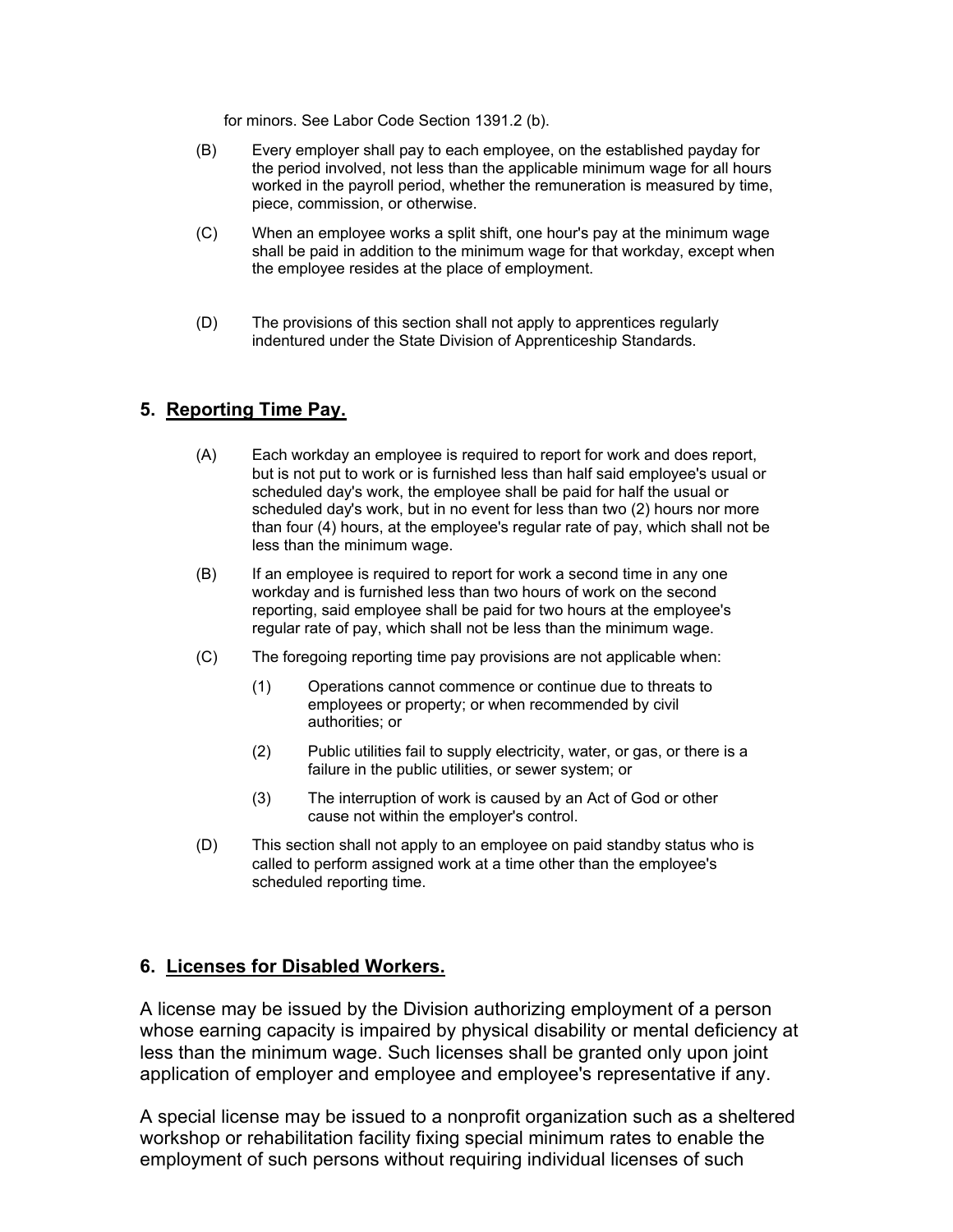#### employees.

All such licenses and special licenses shall be renewed on a yearly basis or more frequently at the discretion of the Division.

(See California Labor Code, Sections 1191 and 1191.5.)

#### **7. Records.**

- (A) Every employer shall keep accurate information with respect to each employee including the following:
	- (1) Full name, home address, occupation and social security number.
	- $(2)$ Birth date, if under 18 years, and designation as a minor.
	- (3) Time records showing when the employee begins and ends each work period. Meal periods, split shift intervals and total daily hours worked shall also be recorded. Meal periods during which operations cease and authorized rest periods need not be recorded.
	- (4) Total wages paid each payroll period, including value of board, lodging, or other compensation actually furnished to the employee.
	- (5) Total hours worked in the payroll period and applicable rates of pay. This information shall be made readily available to the employee upon reasonable request.
	- (6) When a piece rate or incentive plan is in operation, piece rates or an explanation of the incentive plan formula shall be provided to employees. An accurate production record shall be maintained by the employer.
- (B) Every employer shall semimonthly or at the time of each payment of wages furnish each employee, either as a detachable part of the check, draft, or voucher paying the employee's wages, or separately, an itemized statement in writing showing: (1) all deductions; (2) the inclusive dates of the period for which the employee is paid; (3) the name of the employee or the employee's social security number; and (4) the name of the employer, provided all deductions made on written orders of the employee may be aggregated and shown as one item.
- (C) All required records shall be in the English language and in ink or other indelible form, properly dated, showing month, day and year, and shall be kept on file by the employer for at least three years at the place of employment or at a central location within the State of California. An employee's records shall be available for inspection by the employee upon reasonable request.
- (D) Clocks shall be provided in all major work areas or within reasonable distance thereto insofar as practicable.

#### **8. Cash Shortage and Breakage.**

No employer shall make any deduction from the wage or require any reimbursement from an employee for any cash shortage, breakage, or loss of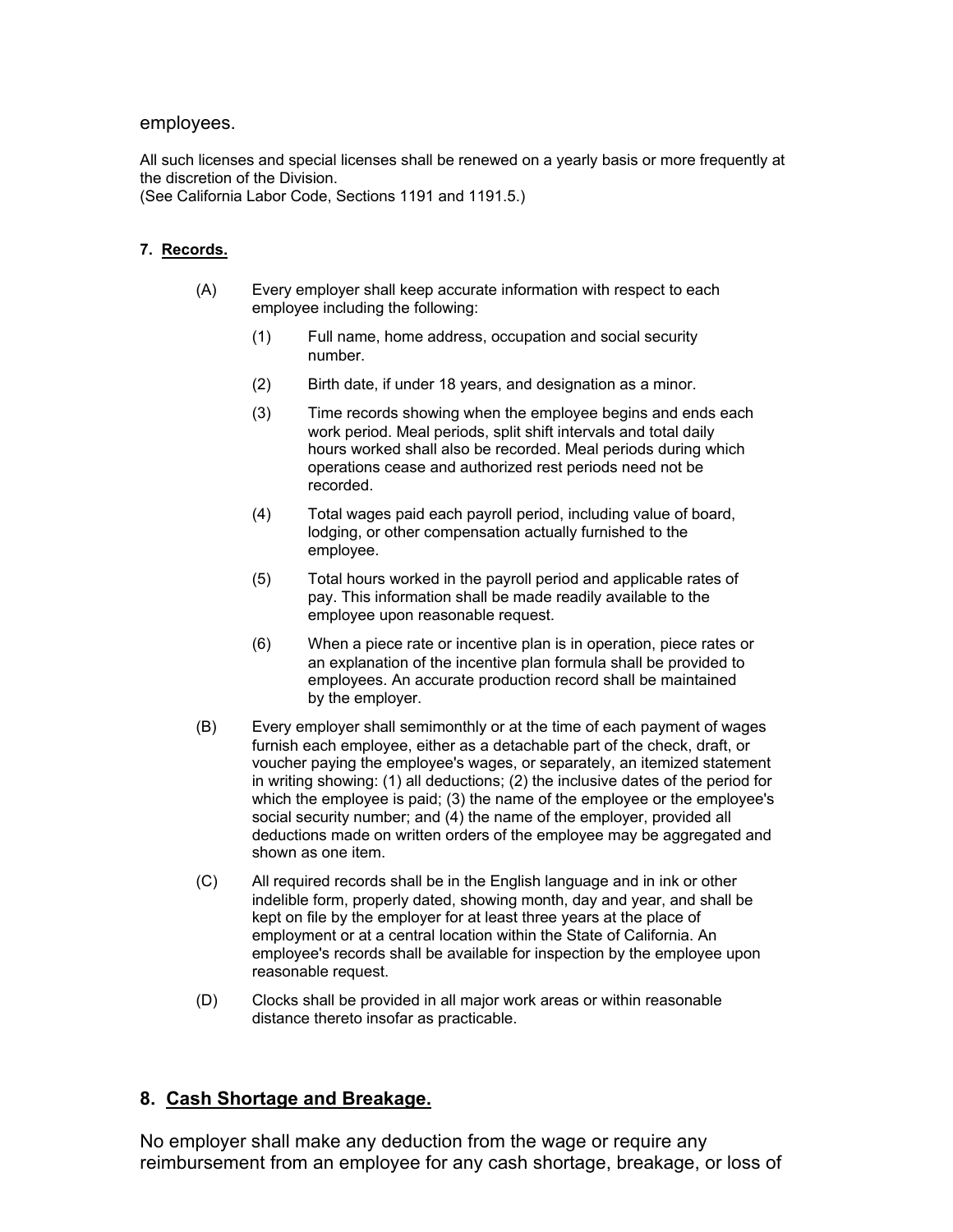equipment, unless it can be shown that the shortage, breakage, or loss is caused by a dishonest or willful act, or by the gross negligence of the employee.

#### **9. Uniforms and Equipment.**

(A) When uniforms are required by the employer to be worn by the employee as a condition of employment, such uniforms shall be provided and maintained by the employer. The term "uniform" includes wearing apparel and accessories of distinctive design or color.

**NOTE:** This section shall not apply to protective apparel regulated by the Occupational Safety and Health Standards Board.

(B) When tools or equipment are required by the employer or are necessary to the performance of a job, such tools and equipment shall be provided and maintained by the employer, except that an employee whose wages are at least two (2) times the minimum wage provided herein may be required to provide and maintain hand tools and equipment customarily required by the trade or craft. This subsection (B) shall not apply to apprentices regularly indentured under the State Division of Apprenticeship Standards.

**NOTE:** This section shall not apply to protective equipment and safety devices on tools regulated by the Occupational Safety and Health Standards Board.

(C) A reasonable deposit may be required as security for the return of the items furnished by the employer under provisions of subsections (A) and (B) of this section upon issuance of a receipt to the employee for such deposit. Such deposits shall be made pursuant to Section 400 and following of the Labor Code or an employer with the prior written authorization of the employee may deduct from the employee's last check the cost of an item furnished pursuant to (A) and (B) above in the event said item is not returned. No deduction shall be made at any time for normal wear and tear. All items furnished by the employer shall be returned by the employee upon completion of the job.

#### **10. Meals and Lodging.**

(A) **"Meal"** means an adequate, well-balanced serving of a variety of wholesome, nutritious foods.

**"Lodging"** means living accommodations available to the employee for full-time occupancy which are adequate, decent, and sanitary according to usual and customary standards. Employees shall not be required to share a bed.

(B) Meals or lodging may not be credited against the minimum wage without a voluntary written agreement between the employer and the employee. When credit for meals or lodging is used to meet part of the employer's minimum wage obligation, the amounts so credited may not be more than the following:

Effective

Effective

January 1, 1998

March 1, 1998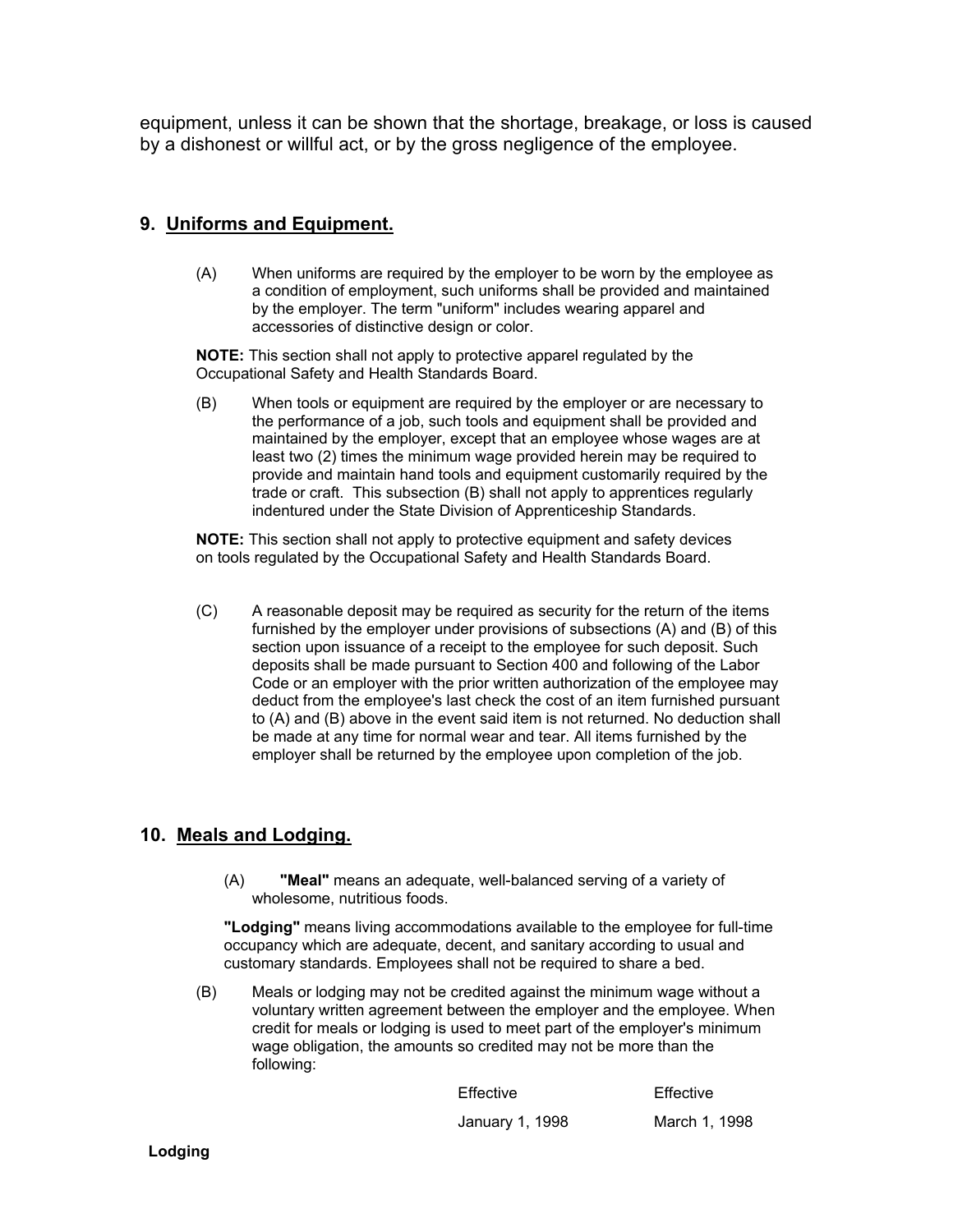| Rooms occupied alone                                                                                                                | \$24.25 per week   | \$27.05 per week   |
|-------------------------------------------------------------------------------------------------------------------------------------|--------------------|--------------------|
| Room shared                                                                                                                         | \$20.00 per week   | \$22.30 per week   |
| Apartment-two thirds (2/3) of the ordinary<br>rental value, and in no event more<br>than                                            | \$290.80 per month | \$324.70 per month |
| Where a couple are both employed by the<br>employer, two-thirds (2/3) of the ordinary<br>rental value, and in no event more<br>than | \$430.20 per month | \$480.30 per month |
| Meals:                                                                                                                              |                    |                    |
| Breakfast                                                                                                                           | \$1.80             | \$2.05             |
| Lunch                                                                                                                               | \$2.55             | \$2.85             |
| Dinner                                                                                                                              | \$3.40             | \$3.80             |

- (C) Meals evaluated as part of the minimum wage must be bona fide meals consistent with the employee's work shift. Deductions shall not be made for meals not received nor lodging not used.
- (D) If, as a condition of employment, the employee must live at the place of employment or occupy quarters owned or under the control of the employer, then the employer may not charge rent in excess of the values listed herein.

#### **11. Meal Periods.**

- (A) No employer shall employ any person for a work period of more than five (5) hours without a meal period of not less than thirty (30) minutes, except that when a work period of not more than six (6) hours will complete the day's work the meal period may be waived by mutual consent of the employer and employee.
- (B) An employer may not employ an employee for a work period of more than ten (10) hours per day without providing the employee with a second meal period of not less than thirty (30) minutes, except that if the total hours worked is no more than twelve (12) hours, the second meal period may be waived by mutual consent of the employer and the employee only if the first meal period was not waived.
- $(C)$  Unless the employee is relieved of all duty during a thirty (30) minute meal period, the meal period shall be considered an "on duty" meal period and counted as time worked. An "on duty" meal period shall be permitted only when the nature of the work prevents an employee from being relieved of all duty and when by written agreement between the parties an on-the-job paid meal period is agreed to. The written agreement shall state that the employee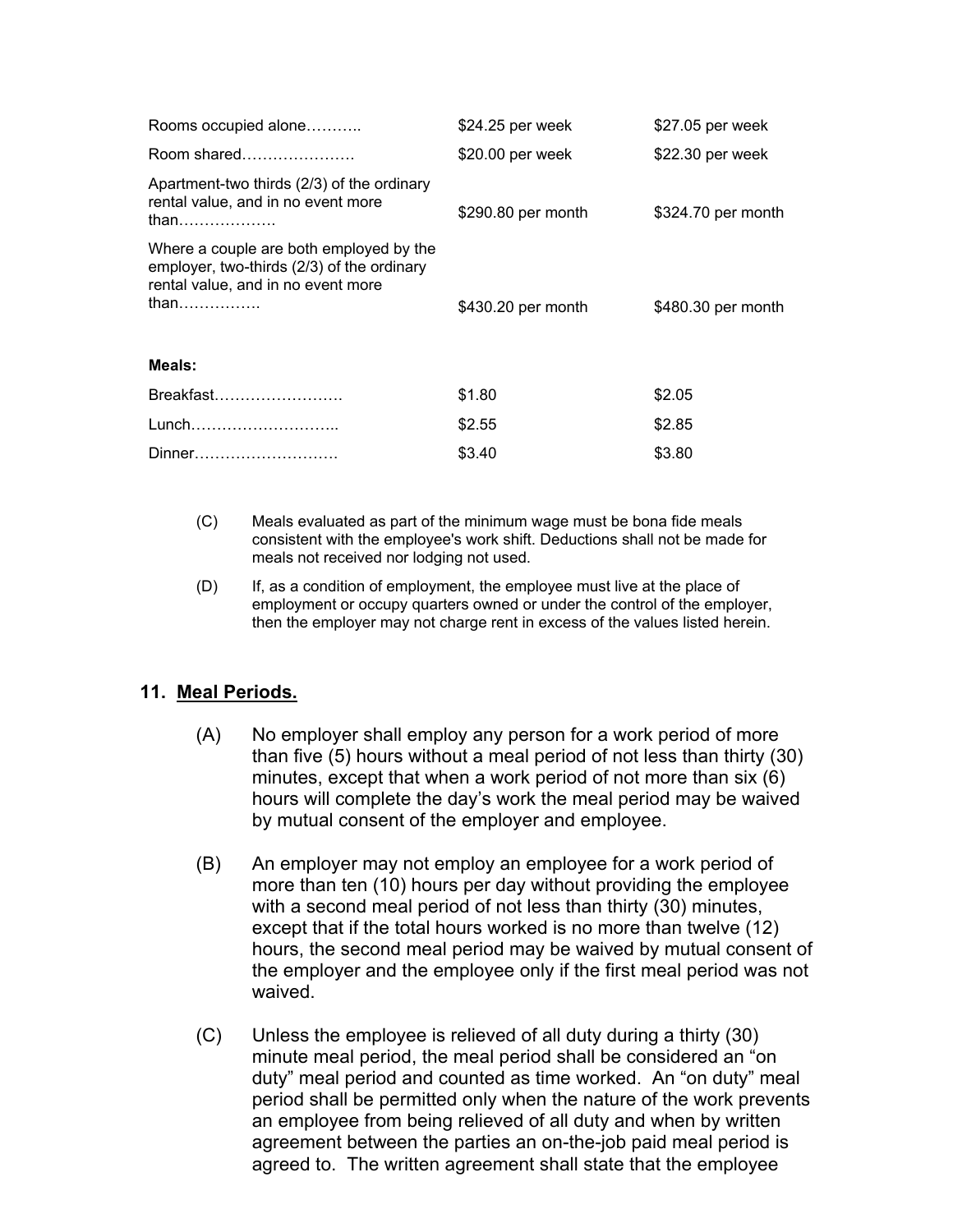may, in writing, revoke the agreement at any time.

- (D) If an employer fails to provide an employee a meal period in accordance with the applicable provisions of this Order, the employer shall pay the employee one (1) hour of pay at the employee's regular rate of compensation for each work day that the meal period is not provided.
- (E) In all places of employment where employees are required to eat on the premises, a suitable place for that purpose shall be designated.

## **12. Rest Periods.**

Every employer shall authorize and permit all employees to take rest periods, which insofar as practicable shall be in the middle of each work period. The authorized rest period time shall be based on the total hours worked daily at the rate of ten (10) minutes net rest time per four (4) hours or major fraction thereof.

However, a rest period need not be authorized for employees whose total daily work time is less than three and one-half  $(3 \frac{1}{2})$  hours. Authorized rest period time shall be counted as hours worked for which there shall be no deduction from wages.

If an employer fails to provide an employee a rest period in accordance with the applicable provisions of this Order, the employer shall pay the employee one (1) hour of pay at the employee's regular rate of compensation for each work day that the rest period is not provided.

#### **13. Change Rooms and Resting Facilities.**

(A) Employers shall provide suitable lockers, closets, or equivalent for the safekeeping of employees' outer clothing during working hours, and when required, for their work clothing during non-working hours. When the occupation requires a change of clothing, change rooms or equivalent space shall be provided in order that employees may change their clothing in reasonable privacy and comfort. These rooms or spaces may be adjacent to but shall be separate from toilet rooms and shall be kept clean.

**NOTE:** This section shall not apply to change rooms and storage facilities regulated by the Occupational Safety and Health Standards Board.

(B) Suitable resting facilities shall be provided in an area separate from the toilet rooms and shall be available to employees during work hours.

#### **14. Seats.**

(A) All working employees shall be provided with suitable seats when the nature of the work reasonably permits the use of seats.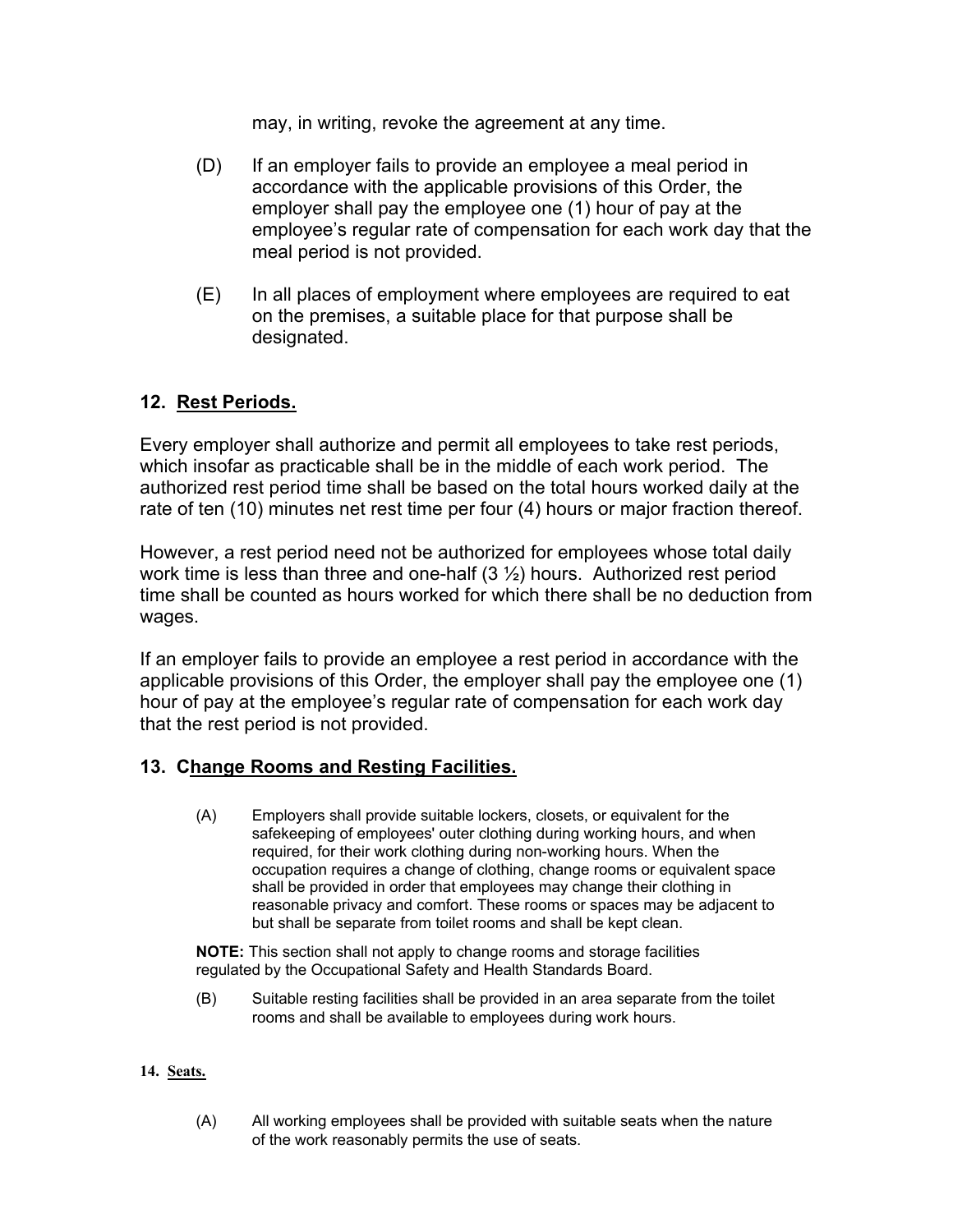(B) When employees are not engaged in the active duties of their employment and the nature of the work requires standing, an adequate number of suitable seats shall be placed in reasonable proximity to the work area and employees shall be permitted to use such seats when it does not interfere with the performance of their duties.

#### **15. Temperature.**

- (A) The temperature maintained in each work area shall provide reasonable comfort consistent with industry-wide standards for the nature of the process and the work performed.
- (B) If excessive heat or humidity is created by the work process, the employer shall take all feasible means to reduce such excessive heat or humidity to a degree providing reasonable comfort. Where the nature of the employment requires a temperature of less than 60° F., a heated room shall be provided to which employees may retire for warmth, and such room shall be maintained at not less than 68°.
- (C) A temperature of not less than 68° shall be maintained in the toilet rooms, resting rooms, and change rooms during hours of use.
- (D) Federal and State energy guidelines shall prevail over any conflicting provision of this section.

#### **16. Elevators.**

Adequate elevator, escalator or similar service consistent with industry-wide standards for the nature of the process and the work performed shall be provided when employees are employed four floors or more above or below ground level.

#### **17. Exemptions.**

If, in the opinion of the Division after due investigation, it is found that the enforcement of any provision contained in section 7, Records; section 12, Rest Periods; section 13, Change Rooms and Resting Facilities; section 14, Seats; section 15, Temperature; or section 16, Elevators, would not materially affect the welfare or comfort of employees and would work an undue hardship on the employer, exemption may be made at the discretion of the Division. Such exemptions shall be in writing to be effective and may be revoked after reasonable notice is given in writing. Application for exemption shall be made by the employer or by the employee and/or the employee's representative to the Division in writing. A copy of the application shall be posted at the place of employment at the time the application is filed with the Division.

#### **18. Filing Reports.**

(See California Labor Code, Section 1174(a))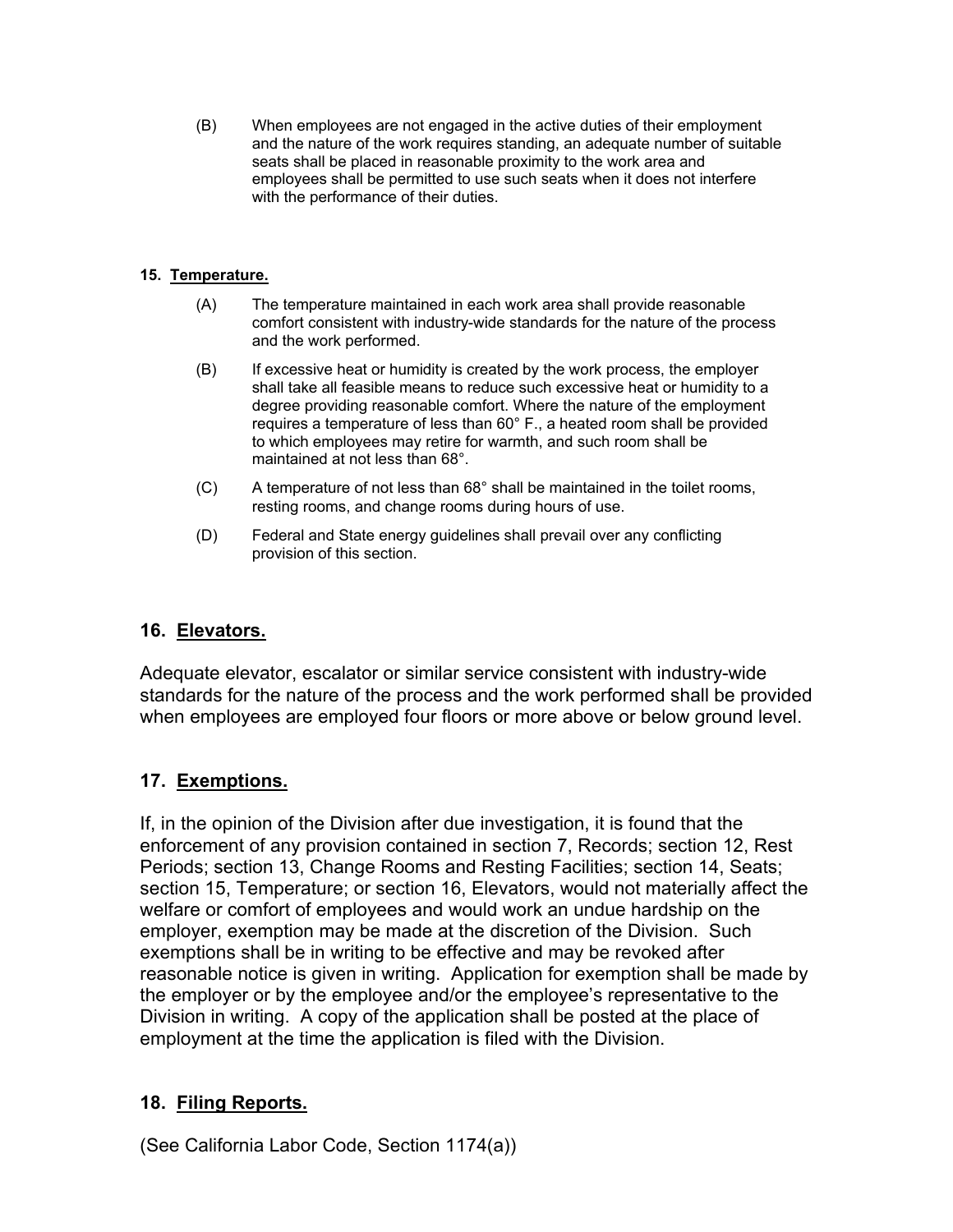### **19 .Inspection.**

(See California Labor Code, Section 1174)

#### **20. Penalties***.*

(See Labor Code, Section 1199)

In addition to any other civil penalties provided by law, any employer or any other person acting on behalf of the employer who violates, or causes to be violated, the provisions of this order, shall be subject to the civil penalty of:

- (A) Initial Violation -- \$50.00 for each underpaid employee for each pay period during which the employee was underpaid in addition to the amount which is sufficient to recover unpaid wages.
- (B) Subsequent Violations -- \$100.00 for each underpaid employee for each pay period during which the employee was underpaid in addition to an amount which is sufficient to recover unpaid wages.
- (C) The affected employee shall receive payment of all wages recovered.

The Labor Commissioner may also issue citations pursuant to Labor Code § 1197.1 for payment of wages for overtime work in violation of this order.

## **21. Separability.**

If the application of any provision of this Order, or any section, subsection, subdivision, sentence, clause, phrase, word, or portion of this Order should be held invalid or unconstitutional or unauthorized or prohibited by statute, the remaining provisions thereof shall not be affected thereby, but shall continue to be given full force and effect as if the part so held invalid or unconstitutional had not been included herein.

## **22. Posting of Order.**

Every employer shall keep a copy of this Order posted in an area frequented by employees where it may be easily read during the work day. Where the location of work or other conditions make this impractical, every employer shall keep a copy of this Order and make it available to every employee upon request.

#### **EXCERPTS FROM THE LABOR CODE**

**Section 98.6.** (a) No person shall discharge or in any manner discriminate against any employee because such employee has filed any bona fide complaint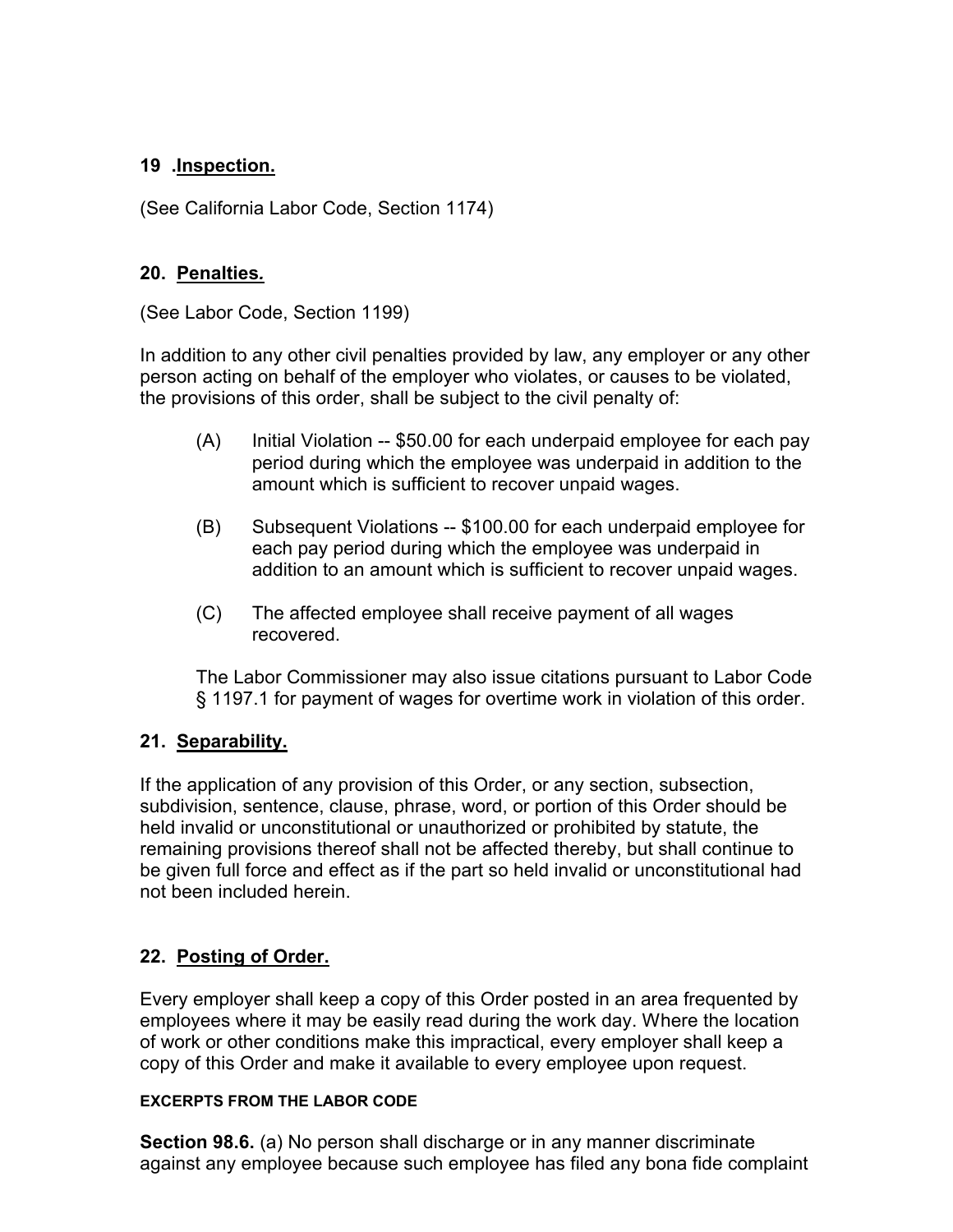or claim or instituted or caused to be instituted any proceeding under or relating to his rights, which are under the jurisdiction of the Labor Commissioner, or has testified or is about to testify in any such proceeding or because of the exercise by such employee on behalf of himself or others of any rights afforded him.

(b) Any employee who is discharged, threatened with discharge, demoted, suspended, or in any other manner discriminated against in the terms and conditions of such employment because such employee has made a bona fide complaint or claim to the division pursuant to this part shall be entitled to reinstatement and reimbursement for lost wages and work benefits caused by such acts of the employer. Any employer who willfully refuses to hire, promote, or otherwise restore an employee or former employee who has been determined to be eligible for such rehiring or promotion by a grievance procedure, arbitration or hearing authorized by law, is guilty of a misdemeanor.

**Note:** Nothing in this act shall be construed to entitle an employee to reinstatement or reimbursement for lost wages or work benefits if such employee willfully misrepresents any facts to support a complaint or claim filed with the Labor Commissioner.

**Section 200.** As used in this article: (a) "Wages" includes all amounts for labor performed by employees of every description, whether the amount is fixed or ascertained by the standard of time, task, piece, commission basis, or other method of calculation.

**Section 201.** If an employer discharges an employee, the wages earned and unpaid at the time of discharge are due and payable immediately.

**Section 202.** If an employee not having a written contract for a definite period quits his employment, his wages shall become due and payable not later than 72 hours thereafter, unless the employee has given 72 hours previous notice of his intention to quit, in which case the employee is entitled to his wages at the time of quitting.

**Section 226.** (a) Every employer shall semimonthly, or at the time of each payment of wages, furnish each of his or her employees either as a detachable part of the check, draft, or voucher paying the employee's wages, or separately when wages are paid by personal check or cash, an itemized statement in writing showing: (1) gross wages earned; (2) total hours worked by each employee whose compensation is based on an hourly wage; (3) all deductions; provided, that all deductions made on written orders of the employee may be aggregated and shown as one item; (4) net wages earned; (5) the inclusive dates of the period for which the employee is paid; (6) the name of the employee and his or her social security number; and (7) the name and address of the legal entity which is the employer.

**Section 1174.** Every person employing labor in this state shall:

(a) Furnish to the commission, at its request, reports or information which the commission requires to carry out this chapter. Such reports and information shall be verified if required by the commission or any member thereof.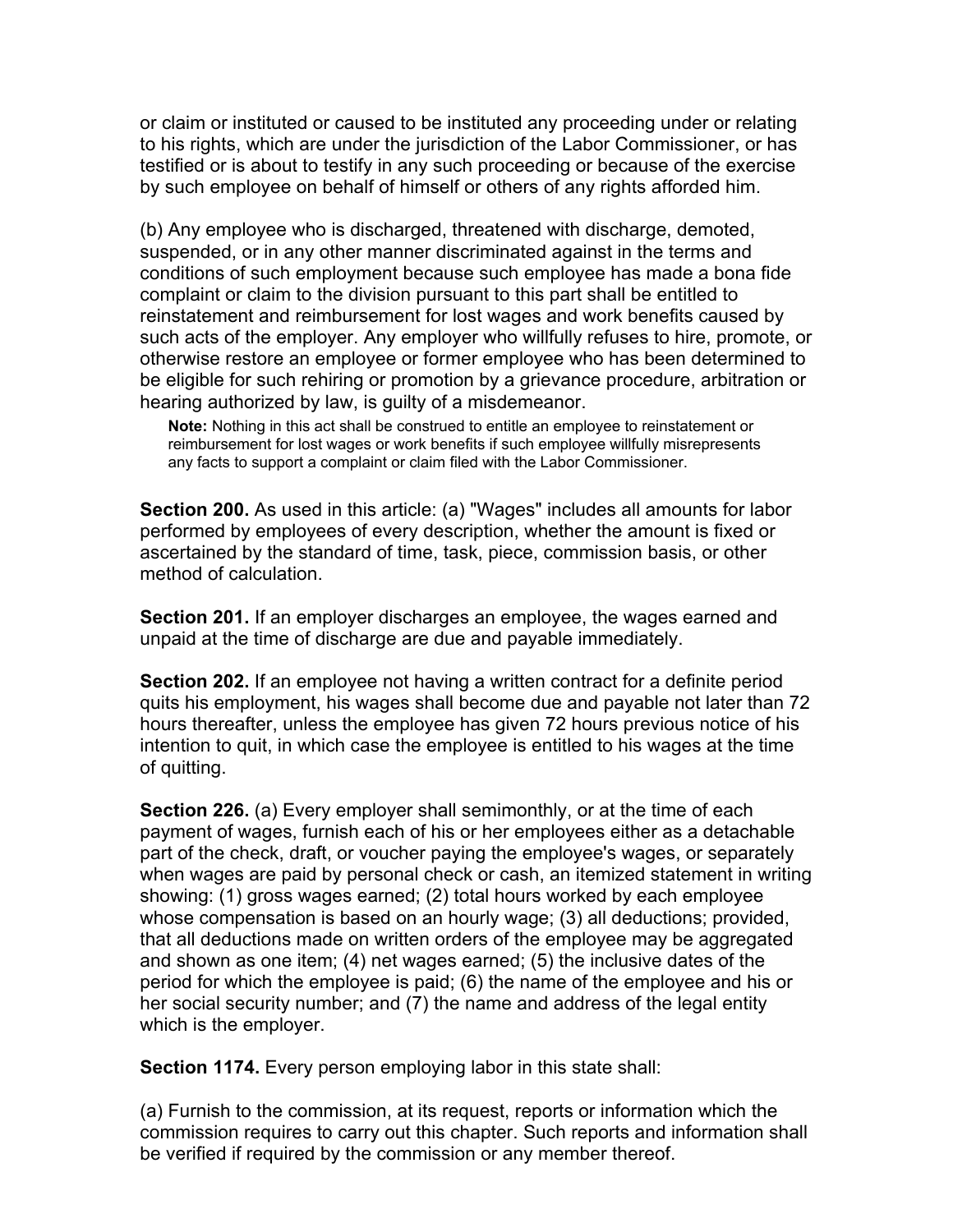(b) Allow any member of the commission or the employees of the Division of Labor Standards Enforcement free access to the place of business or employment of such person to secure any information or make any investigation which they are authorized by this chapter to ascertain or make. The commission may inspect or make excerpts, relating to the employment of employees, from the books, reports, contracts, payrolls, documents, or papers of such person.

(c) Keep a record showing the names and addresses of all employees employed and the ages of all minors.

(d) Keep at a central location in the state or at the plants or establishments at which employees are employed, payroll records showing the hours worked daily by, and the wages paid to, employees employed at the respective plants or establishments, and which shall be kept in accordance with rules established for this purpose by the commission, but in any case shall be kept on file for not less than two years. (1937 ch. 90, 1945 ch.1431, 1972 ch. 1122, 1979 ch. 373, 1990 ch. 1379)

**Section 1191.** For any occupation in which a minimum wage has been established, the commission may issue to an employee who is mentally or physically handicapped, or both, a special license authorizing the employment of the licensee for a period not to exceed one year from date of issue, at a wage less than the legal minimum wage. The commission shall fix a special minimum wage for the licensee. Such license may be renewed on a yearly basis.

**Section 1191.5.** Notwithstanding the provisions of Section 1191, the commission may issue a special license to a nonprofit organization such as a sheltered workshop or rehabilitation facility to permit the employment of employees who have been determined by the commission to meet the requirements in Section 1191 without requiring individual licenses of such employees. The commission shall fix a special minimum wage for such employees. The special license for the nonprofit corporation shall be renewed on a yearly basis, or more frequently as determined by the commission.

**Section 1199.** Every employer or other person acting either individually or as an officer, agent, or employee of another person is guilty of a misdemeanor and is punishable by a fine of not less than one hundred dollars (\$100) or by imprisonment for not less than 30 days, or by both, who does any of the following:

(a) Requires or causes any employee to work for longer hours than those fixed, or under conditions of labor prohibited by an order of the commission.

(b) Pays or causes to be paid to any employee a wage less than the minimum fixed by an order of the commission.

(c) Violates or refuses or neglects to comply with any provision of this chapter or any order or ruling of the commission.